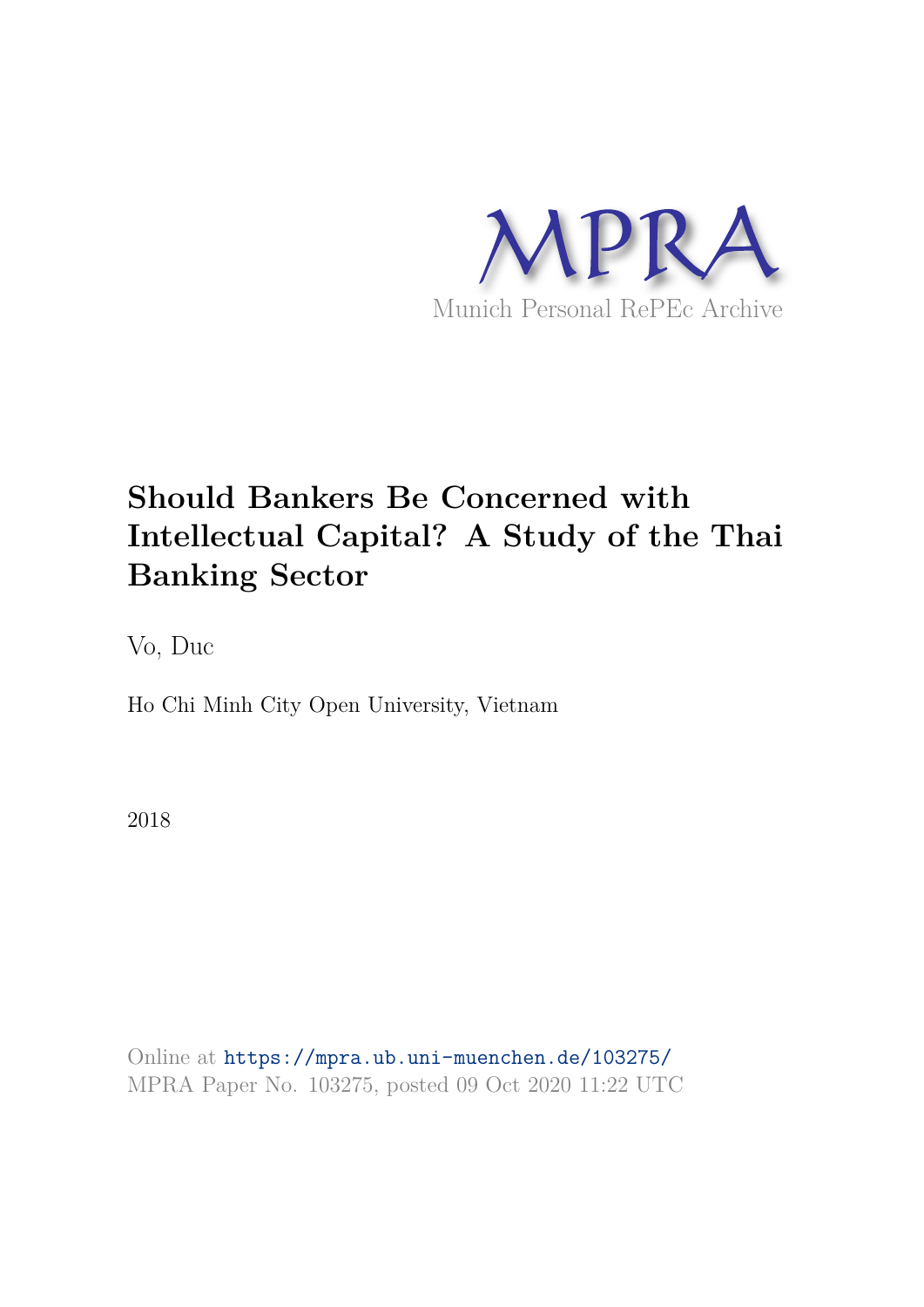# **SHOULD BANKERS BE CONCERNED WITH INTELLECTUAL CAPITAL? A STUDY OF THE THAI BANKING SECTOR**

# **Abstract**

**Purpose -** This study examines the causal effect of intellectual capital (IC) performance on the financial performance of Thai listed banks.

**Design/methodology/approach** - Data is collected from 16 listed banks in Thailand in the period of 1997-2016. This paper uses Value-added Intellectual Coefficient (VAIC) methodology suggested by Pulic (1998, 2004) to measure intellectual capital. This study employs the Fixed Effect, Random Effect model and Generalized Method of Moments (GMM) estimator to investigate the causal effect of IC on financial performance.

**Findings** - The results show that banks' profitability is driven mainly by Capital Employed Efficiency (CEE) to make a profit. However, the Human Capital Efficiency (HCE) marginally reduces the banks' profitability in current period but yield positive effects on future profitability.

**Research limitations/implications – Firstly, this study doesn't cover data of foreign banks** which reduces the generalization of the results. Secondly, items from financial statements can be manipulated by accounting adjustments. Lastly, subsequent research should control more banks' characteristics such as banks' ownership, non-performing loan ratio, and R&D expenditures.

**Practical implications - Banks should not only manage its physical and financial capital** effectively but also improve employee's efficiency to reach a higher future profitability level.

**Originality/value -** This paper contributes to the ongoing literature about IC in the banking sector in emerging countries. Moreover, this paper is the first to employ GMM method in banking context to address the possible endogeneity problem.

**Keywords -** Intellectual Capital; VAIC; Financial performance; Banking sector; Thailand.

Paper type - Research paper.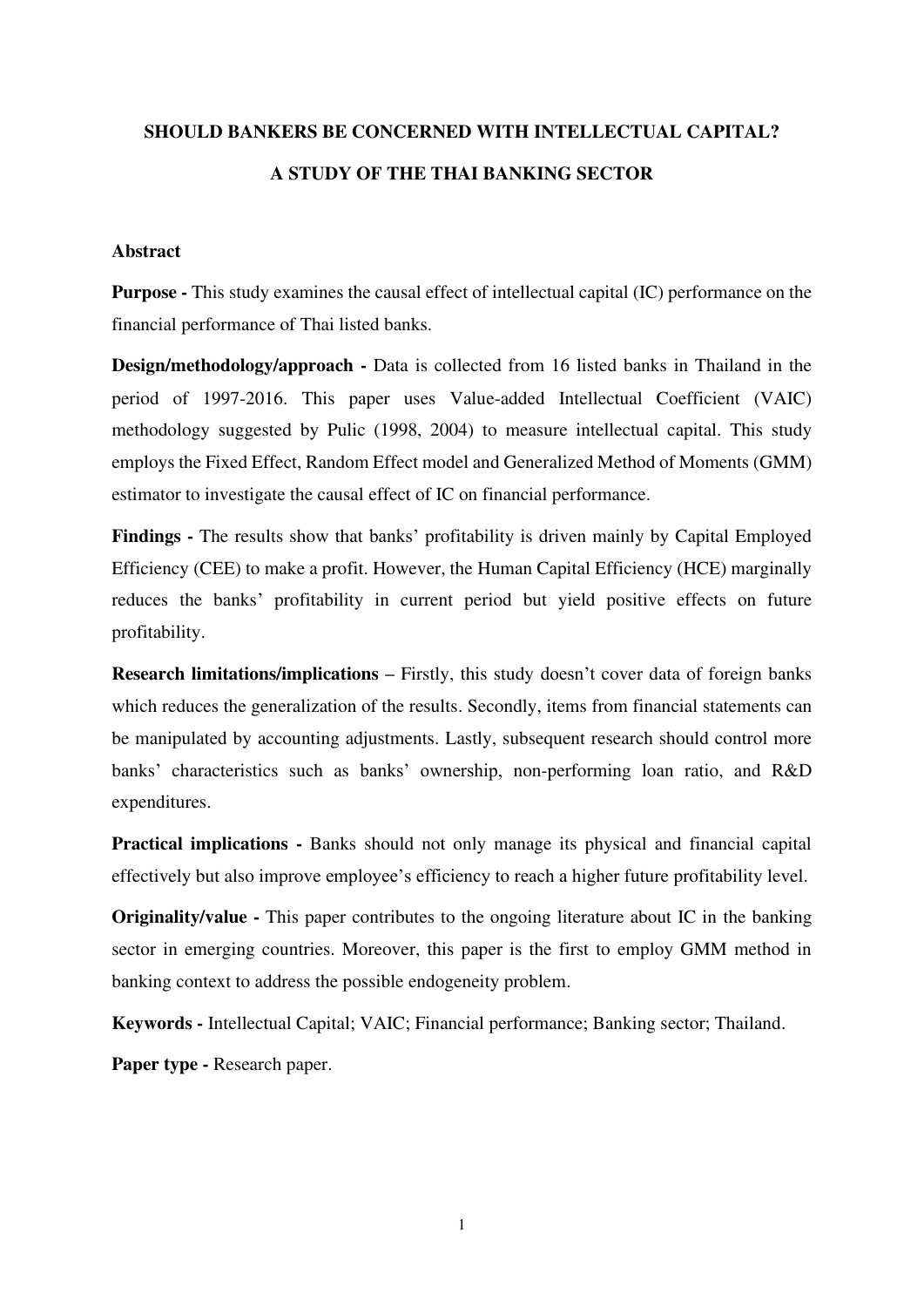#### **1. Introduction**

Before the information society, people traditionally focus on input factors such as labor, capital, and resources while other intangible components gradually come in and take the top position in companies' operation and survival. In particular, knowledge, information technologies and intellectual factors are the principal activities for organizations to be efficient on the market and to obtain sustainable competitive advantage (Gogan et al., 2016).

Along with the emerging recognition of IC, the accounting occupation has not addressed the problem of measuring and reporting the results of knowledge-based entities (Eckstein, 2004). During the era of knowledge, where IC is considered as a significant part in the value of the products manufactured by companies, the regular reporting systems only show a partial structure of IC such as the value of intangible assets (royalty fee, license, and trademarks). It is a shared understanding that financial statements do not attempt to provide actual value of companies. By doing this, the value of intangible factors is underestimated. Moreover, it is noticeable that the current accounting standards rarely recognize the intangible investments (Zéghal and Maaloul, 2010). Therefore, the introduction of comprehensive and attuned information on IC in the company reports has been a permanent claim of stakeholders.

To meet such demand, many methods have been developed to measure the impact of IC on creating value and increasing the financial performance of companies (Edvinsson and Sullivan, 1996; Edvinsson, 1997; Kaplan and Norton, 1996; Roos et al., 1997). Being one of attempts to measure IC, Pulic (1998, 2004) developed a model to analyze VAIC as an IC measurement. In general, VAIC is an analytical procedure designed to enable management, shareholders and other relevant stakeholders to effectively monitor and evaluate the efficiency of value added by a firm's total resources and each major resource component (Firer and Williams, 2003, p.352). Most of the recent studies utilized this model to measure the relationship between IC and the financial performance (e.g., Al-Musali and Ismail, 2014; Meles et al., 2016; Ozkan et al., 2017).

One the other hand, banking system is an ideal environment to perform research about IC because it is known as one of the most knowledge-intensive industries (Firer and Williams, 2003). Firstly, the operation of banking process relates tightly to the connection with customers to create competitive advantages. Secondly, the products of banks are not manufacturing goods but services of which value based on IC. Finally, to provide clients with best services, banks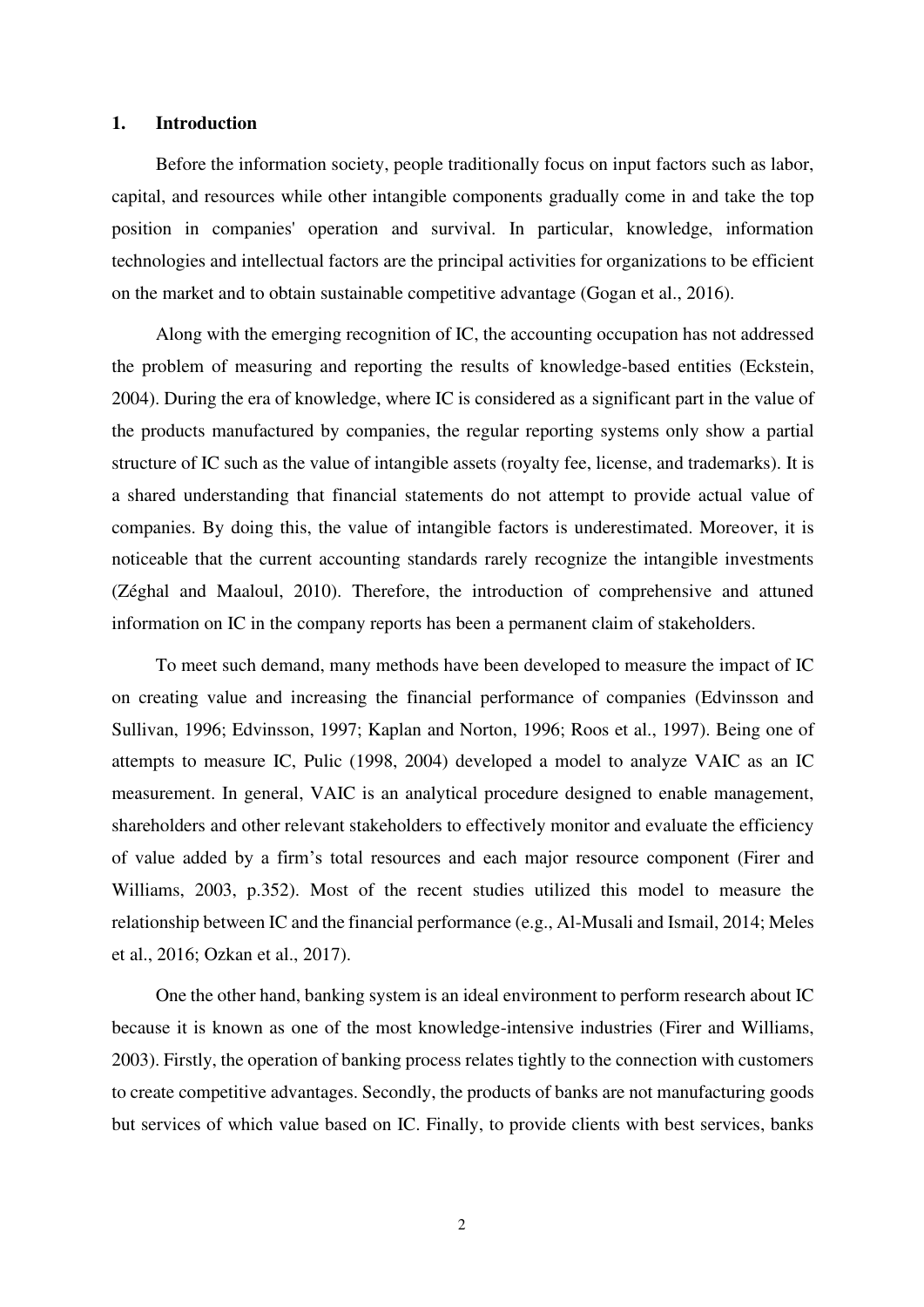have to invest in human resources, brand names, systems, and processes. Thus and it is essential for banks to control their IC as efficiently as possible.

Additionally, Thai banking system in is an interesting subject for the research of IC. Young et al. (2009) compared the IC performance of commercial banks in eight Asian economies from 1996 to 2001. Using VAIC method, they indicate that Thailand has the greatest improvement in IC performance. However, it is known that Thailand was the first country to suffer from the Asian financial crisis in 1997. Although it happened a long time ago, there is still a need for research on Thailand banking system which helps them to understand the importance of IC and maintain their sustainability. Moreover, due to the globalization, competition in banking industries has become fierce more than ever, so the pressure on bank's performance has increased. Before the crisis of 2008, we could notice that most banks made a profit by pushing the risks to their investments. As a result, the global crisis happens. After that, governments tried to control the banking sector by setting more regulations regarding various mergers and acquisitions of banks or new policies such as Basel framework. Therefore, banks are now seeking profit by solving how to manage effectively to establish sustainable operations and increase profitability.

This paper is motivated to fill these gaps in the literature of existing debate featuring mixed findings of the causal effects between VAIC, its components and financial performance. First, we would like to adopt the VAIC model developed by Pulic (1998, 2004) to measure the IC performance of 16 listed banks in Thailand in the period of 1997-2016. Then, we further investigate the relationship between IC and the financial performance and determine which components contribute to the profitability the most in the context of Thailand.

This study contributes to the literature in such a way that it provides understandings and how to evaluate the IC performance in Thai banking sector. Moreover, it also helps to identify the potential role of IC in bank financial performance in Thailand. On the other hand, this paper also contributes to the ongoing literature of the determinants of banking profitability (e.g., Menicucci and Paolucci, 2016; Garcia and Guerreiro, 2016; Petria et al., 2015). It may not only help banks to improve their profitability, but it also supports policymakers in fulfilling the financial stability goal. Finally, in consideration of possible endogeneity problem and the dynamic feature of banks' profitability, we would like to employ the GMM model which was not widely used before to ensure that our estimation results are robust.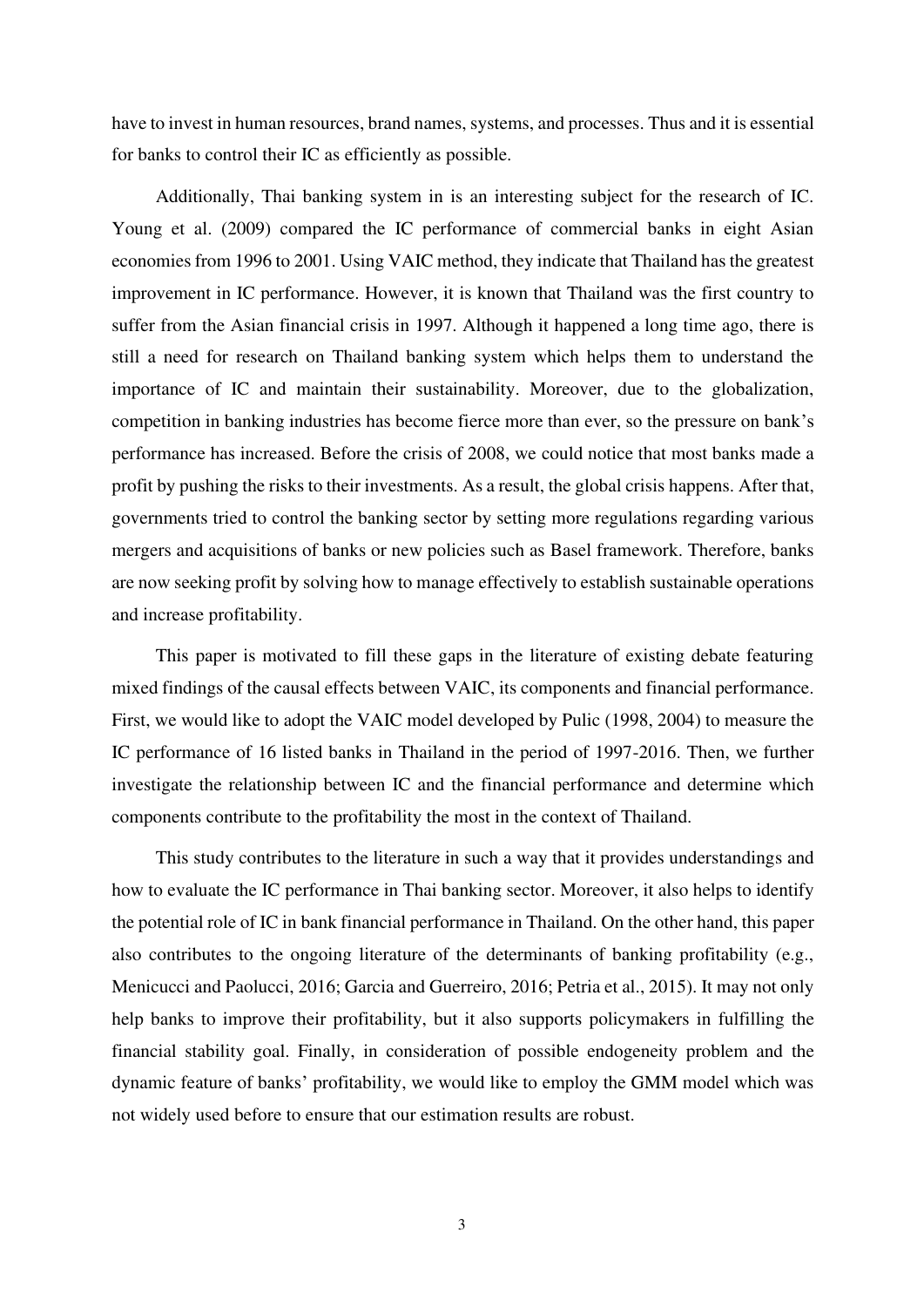The results provide the evidence on the presence of a relationship between IC's components and the financial performance. In particular, the efficiency of using physical and financial capital significantly drives banks' profitability. Human Capital Efficiency slightly reduces the return on assets in the same period but increases profitability after three quarters on average. In this sense, it is necessary to pay special attention to the capital employed by managing them effectively. Moreover, it suggests that banks should consider the employee's efficiency to improve future profitability level.

The remainder of this study is structured as follows. Following this introduction, Section 2 provides the theoretical basis with the topic of the research. In Section 3, data, definitions of variables and methodology are presented to analyze the mechanism by which IC improves profitability. Section 4 shows the empirical results, related discussion and robustness check, followed by the concluding remarks in Section 5.

# **2. Literature Review**

There are several reasons why the concepts of IC are still in an ongoing debate. There is no universally accepted definition for IC as it is discussed in various disciplines and perspectives including economics, strategy, finance, accounting, human resources, reporting and disclosure, marketing and communication. Additionally, the concepts of IC are not only often ill-defined but also lack of agreement across various definitions (Marr and Moustaghfir; 2005). To make a point of the differences in IC definitions; for example; Edvinsson and Sullivan (1996, p. 358) defined IC simply as "knowledge that can be converted into value." Stewart (1997, p. x) added more details and defined IC as "intellectual material – knowledge, information, intellectual property, experience – that can be put to use to create wealth" while Marr and Moustaghfir (2005, p. 1116) stated "Intellectual capital embraces any valuable intangible resource gained through experience and learning that can be used in the production of further wealth." As a consequence, it leads to the struggle to researchers and industrial experts for measuring IC and its components.

This study employs the VAIC method which was proposed by Pulic (1998, 2004) to measure IC due to its advantages. Iazzolino and Laise (2013) addressed VAIC in both conceptual and methodological aspects. In evaluating Pulic's proposal contribution in the literature, they critically review and clearly explain what Pulic means and then, identify the conceptual misunderstandings of the terms used in VAIC model. On the other hand, they compared Pulic's approach with those from his criticizers and found that his method does not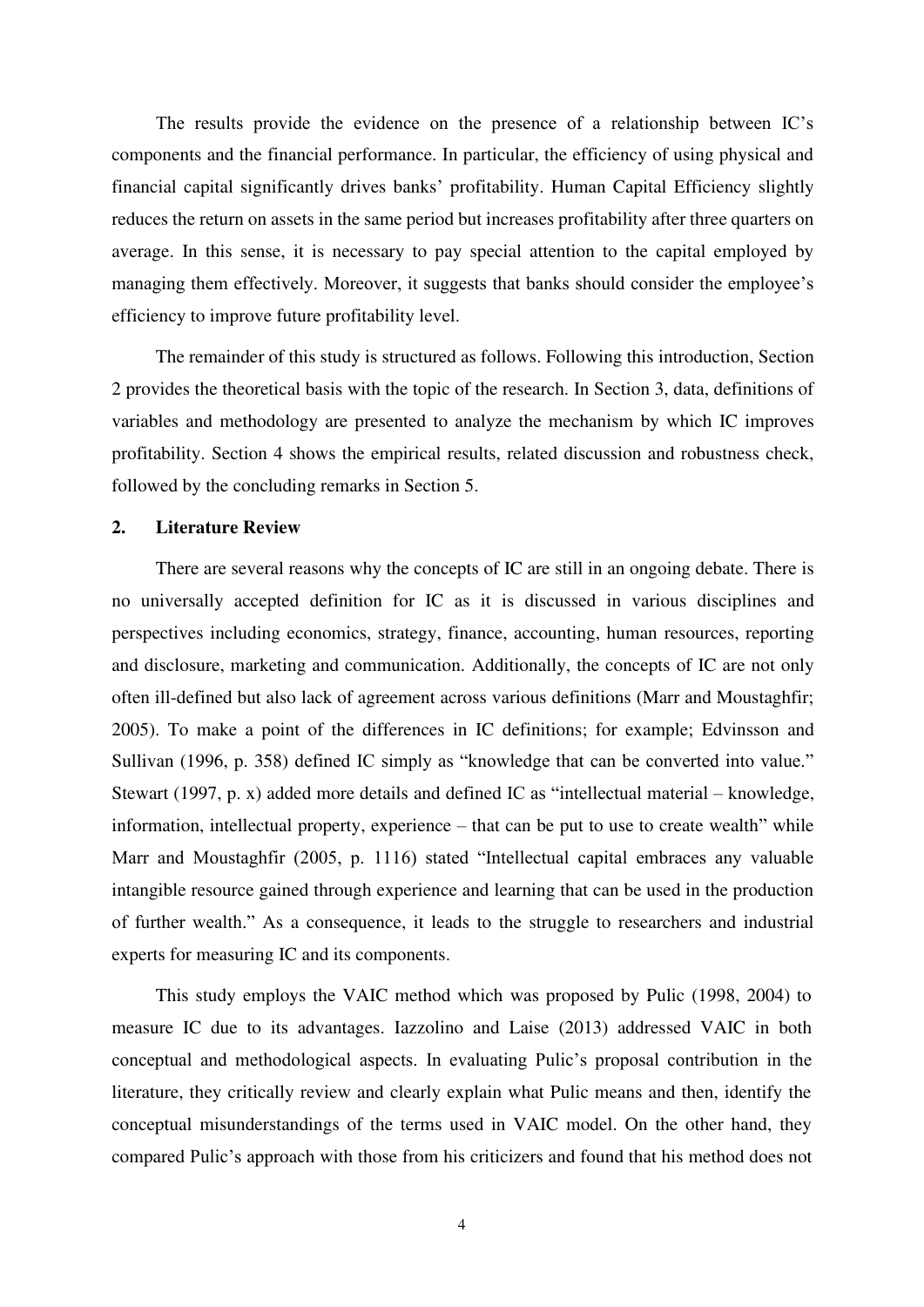modify or contradict any of the fundamental accounting principles in terms of methodological point of view. In a nutshell, they indicate that Pulic's model is innovative, both theoretically and methodologically. Empirically, VAIC model is widely employed to measure the relationship between IC and the financial outcomes and confirm a positive correlation between them. For example, Meles et al. (2016) used a sample of 5,749 banks from 2005 to 2012 in the U.S. to prove that VAIC positively affects the financial performance of banks. Moreover, this study also found that Human capital – a component of VAIC efficiency – has a larger impact on banks' performance compared to other elements. Al-Musali and Ismail (2014) showed that VAIC performance positively associated with banks' financial performance and HCE has a significant impact on returns on assets and returns on equity by using the data of listed banks in Saudi Arabia. Joshi et al. (2013) used VAIC method to investigate the IC performance in Australian financial sector for the period 2006-2008. They found that human capital highly influenced the value creation capability of the financial sector in Australia. Moreover, the results show that VAIC and its components performance differs across all subsectors. In particular, investment companies rely to a high level of human capital to earn higher value of VAIC while insurance companies focus on the physical capital lowering their VAIC level. Ting and Lean (2009) examined the IC performance and its relationship with the financial performance of financial institutions in Malaysia from 1999 to 2007. They revealed that VAIC positively correlated with returns of assets (ROA) in Malaysian financial sector. In addition, they showed that the variance of HCE, CEE and structural capital efficiency (SCE) helps to explain 71.6 percent of the variance of ROA. Kamath (2007) focused on Indian banks from 2000 to 2004. The results indicate that top performers in HCE are clearly the foreign banks while the top performers in CEE were the public sector banks. Furthermore, foreign banks are the top performers in the value creation efficiency analysis. He also explains that the public sector banks seem to have a large and inefficient workforce which does not contribute anything to overall value creation.

Regarding the context of Thailand, there are some previous studies investigating the causal effect of IC on the financial performance using VAIC model approach. Phusavat et al. (2011) used the data of leading manufacturing firms listed on the stock exchange of Thailand 100. They identify that IC positively and significantly affect firms' performance. Appuhami (2007) used the sample of 33 banking, insurance, and finance companies in Thailand in 2005. Using VAIC approach, the empirical research found that IC has a significant positive association with investors' capital gains on shares. Saengchan (2007) obtained half-year bank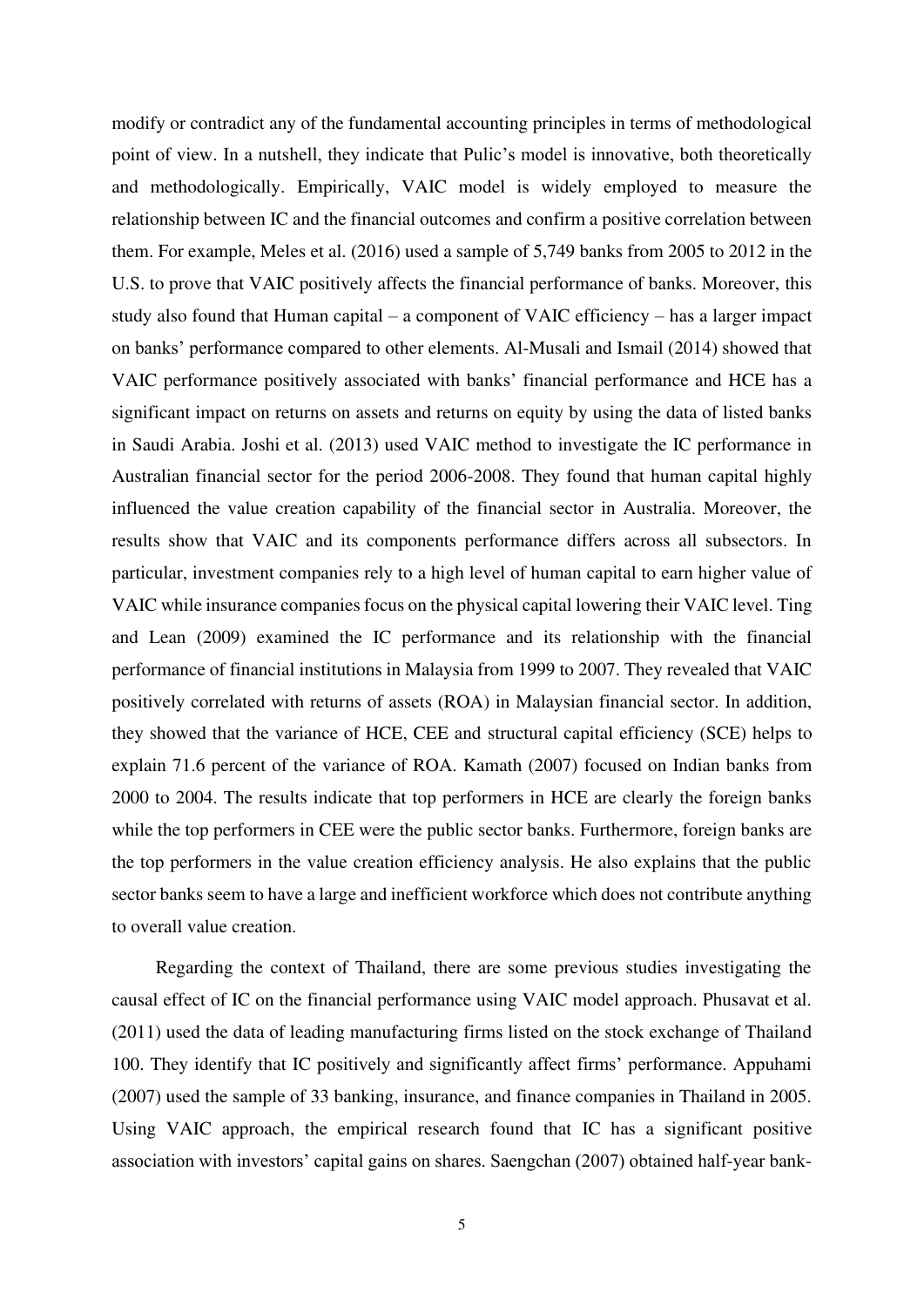level data including commercial banks registered in Thailand (Thai banks) and foreign banks' branches from 2000 until 2007. He estimated the relationship between VAIC, its components and the financial performance including ROA and Cost to Assets using linear multiple regression analysis. The results show that there is a strong association between the IC efficiency and banks' financial performance.

Although the literature shows that there should be positive effects of IC performance on the profitability, some studies indicate contradicting results against this hypothesis. Using the VAIC method to examine this relationship, Ozkan et al. (2017) showed that IC (measured by VAIC) has no statistically significant correlation with financial performance by using data from Turkish banking sector. However, when they break down the components of VAIC, HCE is the most crucial factor that drives the profit of banking sector in Turkey. On the other hand, Chang and Hsier (2011) also discovered that IC creates an adverse impact on its financial and market performance using a sample of 367 Taiwan semiconductor companies. Morariu (2014) used the sample of 72 Romanian firms listed on BSE in 2010. In this paper, it is suggested that there is a significant association between the VAIC and market value while there is no relationship between VAIC and Return on Equity and Asset Turnover ratio.

Regarding econometric aspect, we suspect that VAIC and its components can be endogenous by omitted variables and reverse causality. Omitted variables can cause estimation bias through the discrepancies in unobserved individual characteristics across banks as well as the time-varying factors that have an impact on both financial performance and VAIC (e.g., financial crisis). Reverse causality is more problematic when financial performance can affect the VAIC. For instance, high profitable banks can offer a higher bonus level to their employee which has an impact on Human Capital Efficiency or banks can use their retain earnings to reinvest in physical and financial assets which drives the Capital Employed Efficiency.

Turning to estimation method, we notice that many papers use simple regression method to estimate the causal effect of IC on financial performance. For example, Joshi et al. (2013) used multiple linear regression on ROA (dependent variable) and components of VAIC. Similarly, Al-Musali and Ismail (2014) employed the linear regression to estimate the relationship between VAIC, its components and the financial performance. However, possible endogeneity problem as mentioned above can make OLS estimation results in a bias and inconsistent estimator. Thus, Ozkan et al. (2017) used Fixed and Random Effect model to control for individual specific characteristics among banks. Although Fixed Effect Model control for the time-invariant unobserved characteristics, it cannot control for the unobserved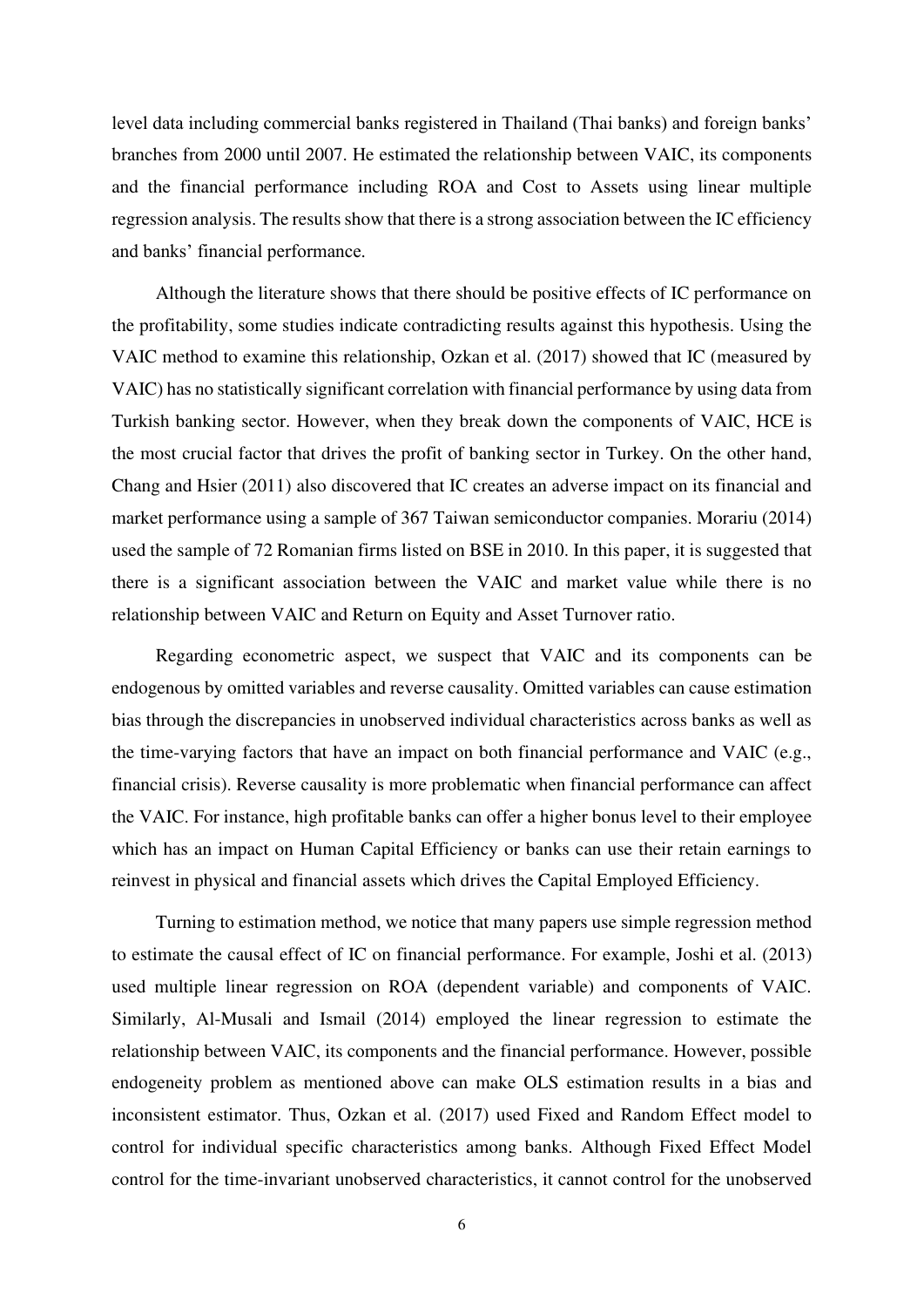variables that change over time (Allison; 2009). It is argued that this method can produce a consistent estimation when we assumed that there is no correlation between idiosyncratic errors and independent variables. However, this assumption can be violated by time-varying unobservable variables (such as financial shock) or reverse causality (VAIC affects financial performance). Taking into account for endogeneity problem, Meles et al. (2016) used OLS estimation and check for estimation's robustness by using one time lagged independent variables. However, we would like to use another approach such as GMM to tackle the endogeneity problem as well as consider the dynamic nature of bank's profit. GMM method has been used in VAIC analyses due to its advantage such as addressing endogeneity problem. For example, Kehelwalatenna and Premaratne (2014) employed GMM method to estimate the impact of IC on performance of U.S. banking from 2000 to 2011. Nadeem et al. (2016) used the same estimation method in the case of listed firms in U.K. for the period of 2005 to 2014. Zheng et al. (2018) examined the two-way relationship between human capital efficiency and risk-taking behavior and capital regulation in the case of Bangladesh.

#### **3. Methodology and Data**

### *3.1 Overview of Thai banking system*

In emerging countries, banking sector plays a crucial role in the economy where most companies are financed by bank's loan. Thailand is not an exception, commercial banks accounted for around 46 percent of total assets of the financial institutions in the end of quarter 3 in 2016. On the other hand, they accounted for approximately 73 percent of the total shares of corporate loan and 41 percent of the total shares of consumer loan (Bank of Thailand, 2016).

After the Asian financial crisis in 1997 which first started in Thailand, the government implemented two policies to restructure the banking sector. In particular, merger and acquisition among Thai banks and foreign banks were allowed. For example, DBS Bank acquired 50.3 percent of Thai Danu Bank in 1998, 75 percent of Radanasin Bank was acquired by United Overseas Bank Limited in 1999, and Standard Chartered Bank acquired 75 percent of Nakornthon Bank in 1999. In addition, the government wanted to attract the inflow capital so they adjusted the maximum limit of foreign shareholdings of Thai commercial banks from 25 percent to more than 49 percent under the new Financial Institution Business Act (implemented in August 2008). It is expected that foreign banks help to bring new capital, management experiences and new banking products while resolve the high level of nonperforming loan from the crisis.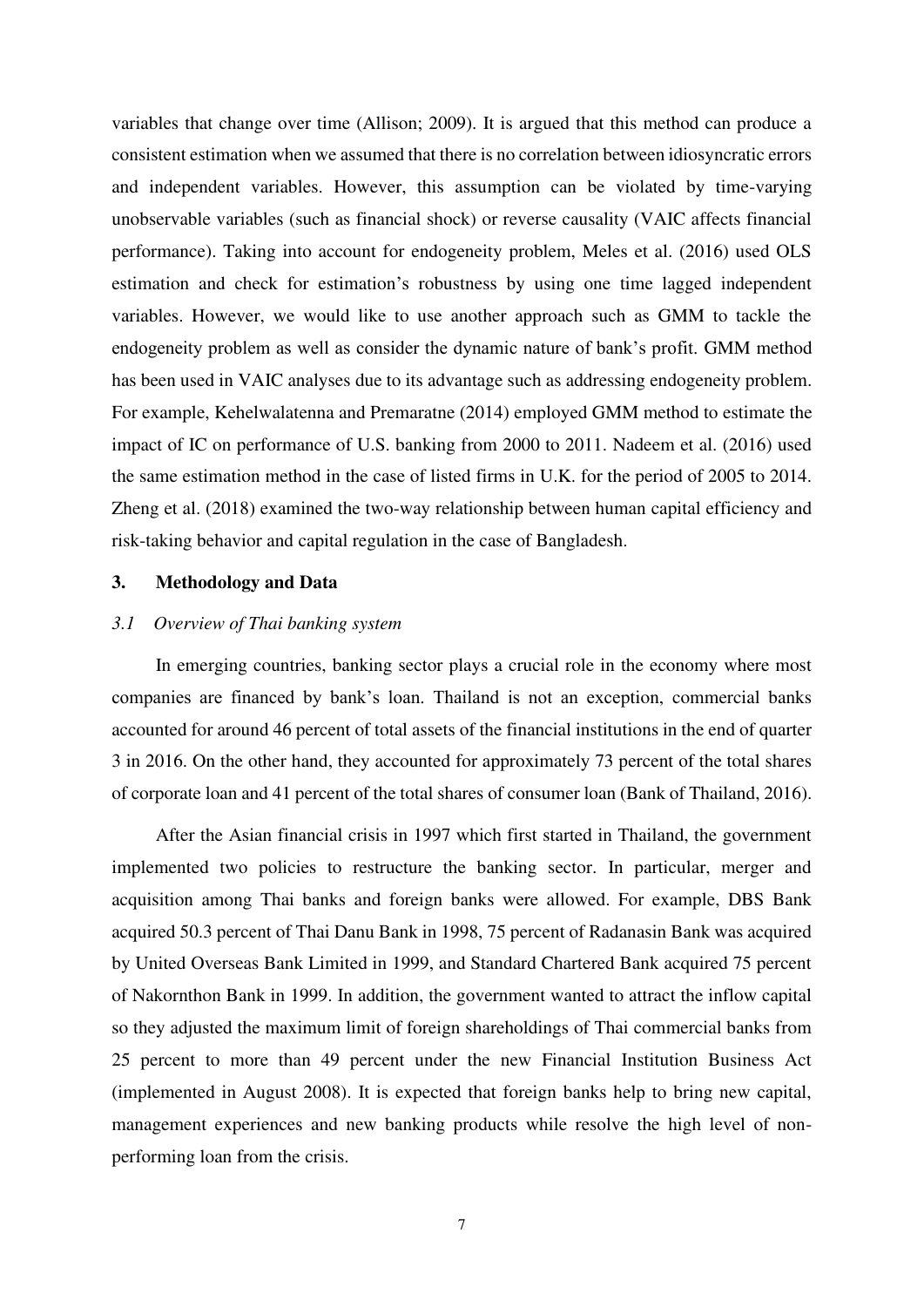As a consequence, Thai banks are gradually recovered in term of loans, deposits and total assets. For example, total assets of all Thai commercial banks steadily increase from 6,000 to approximately 18,000 billion Baht from 2001 to 2016. The similar increasing trend is also found for loans and deposits. On the other hand, the net profit shows a fluctuation during the period. From 2002, the net profit increases from 20 billion to 100 billion in 2005. However, it drops significantly in the financial crisis in 2007 and then recovers to around 200 billion in 2016 (Bank of Thailand, 2018).

# *3.2 Measurement of IC*

The VAIC model uses items on balance sheets and income statements to calculate IC performance. VAIC is measured as follows:

# $V AIC_i = CEE_i + HCE_i + SCE_i$

Where VAIC<sub>i</sub> is the Value Added Intellectual Coefficient of bank i. CEE<sub>i</sub> (Capital Employed Efficiency) indicates the marginal contribution per each unit of physical and financial capital to the value added.  $HCE_i$  (Human Capital Efficiency) shows the marginal contribution of human capital per each unit of human capital to the value added. SCE<sub>i</sub> (Structural Capital Efficiency) measures how structural capital contributes to value-added (Meles et al., 2016). In general, this method tries to measure the contribution of physical and financial, human and structural resources to create value-added for banks. By these definitions, each of these components is defined as follows:

$$
CEE_i = \frac{VA_i}{CA_i}
$$

$$
HCE_i = \frac{VA_i}{HC_i}
$$

$$
SCE_i = \frac{SC_i}{VA_i} = \frac{VA_i - HC_i}{VA_i}
$$

In these computations,  $VA_i$  is defined as the value added to the banks. In other words, it is the subtraction of all the input from the output in banks operation. In particular, the income statements structure shows the similar concept. It reports the total revenue generated by banks and then minus all the related cost and finally come up with the Profit before tax. In this paper, we choose to use the sum of Profit before tax and the Payroll expenses to represent the value added because the Profit before tax indicates the residual value after eliminating all the costs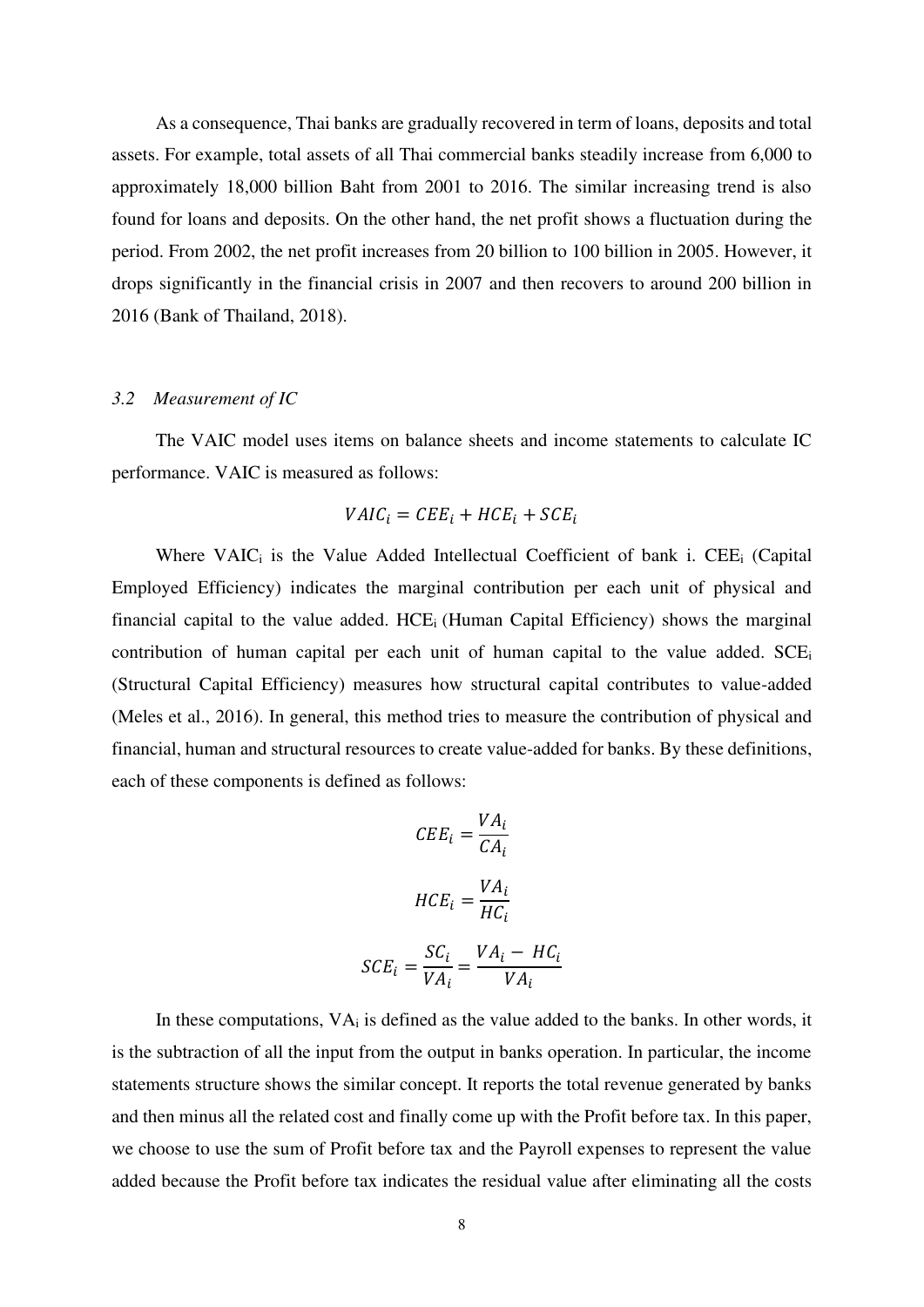out of revenues. Moreover, we need to add back the Payroll expenses because it is excluded out of Profit before tax.  $CA_i$  is the physical and financial capital of banks. We can notice that this concept is similar to tangible assets, so it is calculated by the Total Asset minus Intangible Assets (including Goodwill). Thus, CEE is equivalent to VA divided by CA to indicate the efficiency of how banks use physical and financial capital. According to Iazzolino and Laise (2013), Pulic defines the term HC (Human capital) as the amount of capital invested in knowledge workers such as wages, salaries, and training while SC can be intended as the conditions that enable human resources to produce VA which is, in other words, the share of VA residually after deducting investments in IC obtained by the SC holders. Therefore, we use Payroll expenses to represent the HC because this account records wages, salaries of employees which is widely used in previous studies (Kehelwalatenna and Premaratre, 2014; Meles et al., 2016; Ozkan et al., 2017). However, training expenses may not be perfectly captured in this account because it may be recorded under various accounting sections under current accounting system depending on the purpose and how the training is set up. Thus, this particular information is not available in financial statements. Conceptually, the ratio of VA and HC indicates the efficiency of human capital in creating value added. On the other hand, SC is measured as the remaining value of VA after deducting HC while SC divided by VA indicates the efficiency of structural capital.

By analyzing the relationship between the efficiency of IC and financial performance of banks, VAIC, and its components are used as indicators of IC efficiency. As such, VAIC and its components: CEE, SCE, and HCE are independent variables employed in the model. On the other hand, ROA is utilized as an indicator of the financial performance which is measured as the ratio of profit before tax to total assets. This measure of profitability is used in many similar studies (Al-Musali and Ismail, 2014; Ozkan et al., 2017; Meles et al., 2016)

Similar to Meles et al. (2016), to manage the banks' characteristics, we control for three variables: banks' size, measured as the natural logarithm of banks' total assets; credit risk is calculated by dividing allowance for doubtful debt to total loans. This ratio shows how much bank provisions relative to its total loans; liquidity risk, indicating what percentage of the assets of the banks are tied up in loans, is calculated as total loans over total assets. The summary of the variables used in this paper is presented in Table 1.

### **[Table 1]**

The relationship between the VAIC performance and the financial performance (ROA) is tested. Then, the components which have provided the most severe impact on ROA of Thai's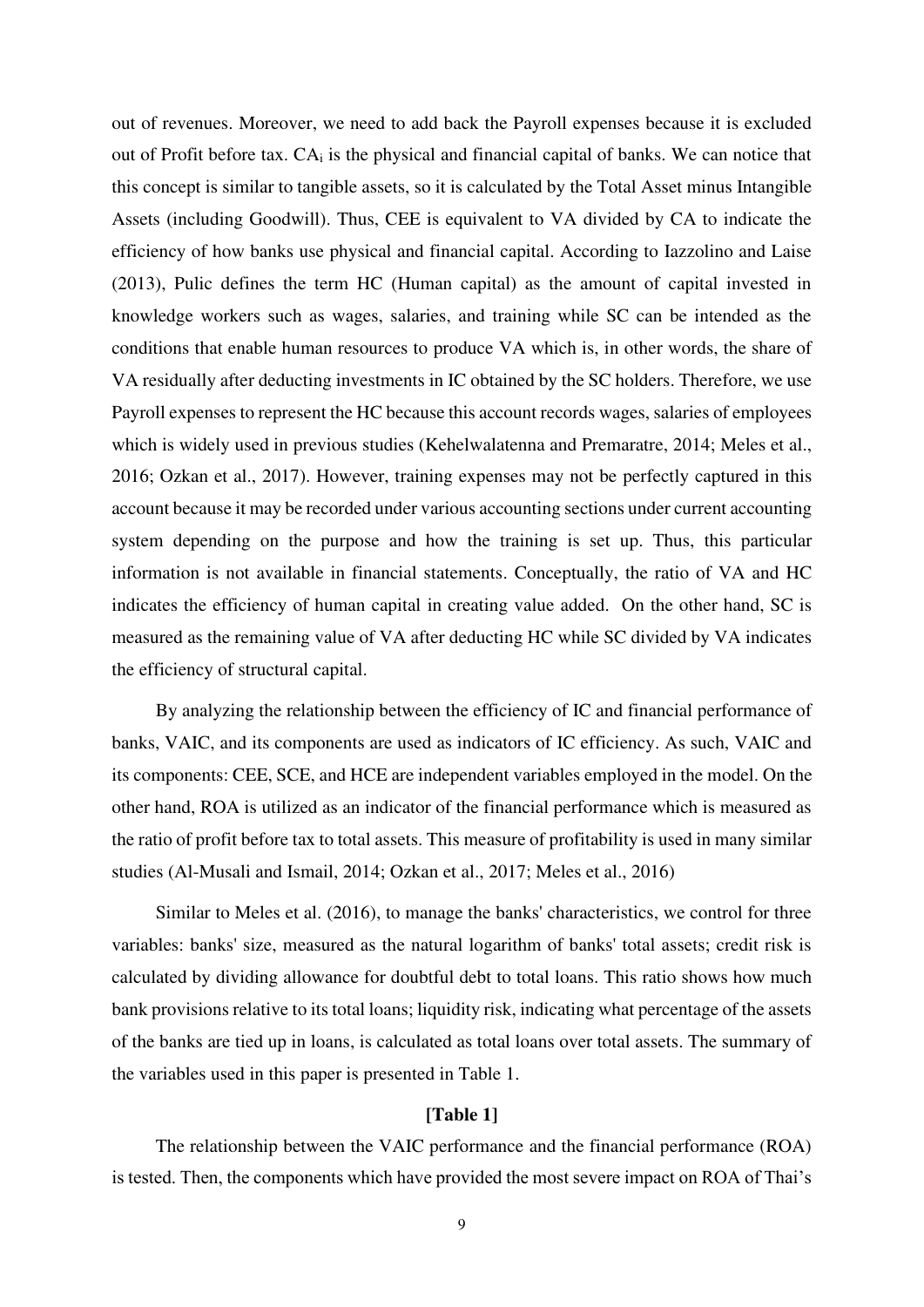banks are identified.

Thus, we propose four models which are presented as follows:

Model 1:  $ROA_{it} = \beta_0 + \beta_1 VAIC_{it} + \varepsilon_{it}$ Model 2:  $ROA_{it} = \beta_0 + \beta_1 VAIC_{it} + \beta_2 ALOAN_{it} + \beta_3 LOANTA_{it} + \beta_4 SIZE_{it} + \varepsilon_{it}$ Model 3:  $ROA_{it} = \beta_0 + \beta_1 CEE_{it} + \beta_2 HCE_{it} + \beta_3 SCE_{it} + \varepsilon_{it}$ Model 4:  $ROA_{it} = \beta_0 + \beta_1 CEE_{it} + \beta_2 HCE_{it} + \beta_3 SCE_{it} + \beta_4 ALOAN_{it} + \beta_5 LOANTA_{it} +$  $β<sub>6</sub> SIZE<sub>it</sub> + ε<sub>it</sub>$ 

*Where:* 

- ALOAN<sub>it</sub> is the credit risk of bank i at time t (ALOAN<sub>it</sub> = Allowance for Doubtful Debt/ Total Loans)
- LOANTA<sub>it</sub> is the liquidity risk of bank i at time t  $(LOANTA_{it} = Total$  Loans/ Total Assets)
- SIZE<sub>it</sub> is the banks' size of bank i at time t (Natural Logarithm of Total Assets)

The above models are used to test four following hypothesis:

**H1.** There is a positive causal effect of IC performance (VAIC) on financial performance (ROA) of listed banks in Thailand.

**H2.** There is a positive causal effect of capital employed efficiency (CEE) on financial performance (ROA) of listed banks in Thailand.

**H3.** There is a positive causal effect of human capital efficiency (HCE) on financial performance (ROA) of listed banks in Thailand.

**H4.** There is a positive causal effect of structural capital efficiency (SCE) on financial performance (ROA) of listed banks in Thailand.

#### *3.3 Data*

This paper uses an unbalanced panel data of quarterly financial information of 16 listed banks in Thailand from 1997 to 2016. After the crisis of 1997, many regulations have been used to control banks. Thus, the number of banks varies over these years in unbalanced panel data. Moreover, we only use the separated financial statements because the consolidated reports may include some subsidiaries such as real estate or securities companies which may cause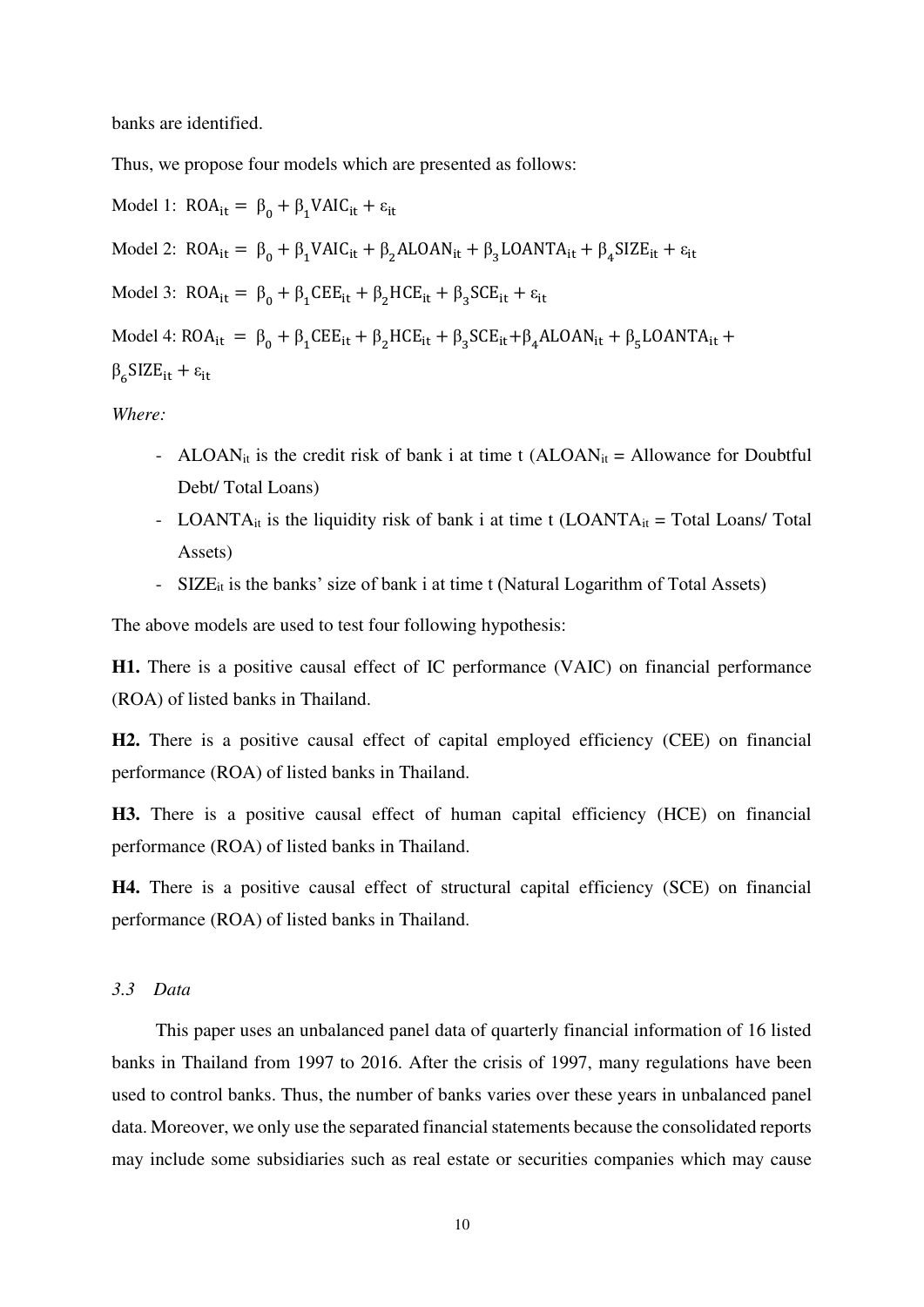bias in nature of banks. The data is collected from bank's official website. Table 2 shows that the data used in this research can represent the majority of Thai banking system. In particular, it accounts for approximately 77.91% of the total assets of all the commercial banks in Thailand at the end of 2016.

#### **[Table 2]**

# **4. Empirical results**

The descriptive statistics are summarized in Table 3 as follows:

# **[Table 3]**

Table 3 demonstrates the average value of the VAIC variables and its components of listed banks in Thailand from 1997 through 2016. Throughout this time, there are 16 banks, many of which were newly established or ended its operation. It can be inferred from the table that LH Financial Group (LHBANK) and Thanachart Bank (TCAP) are the banks with the highest VAIC among all banks. On the other hand, banks with lowest VAIC are Industrial Finance Corporation of Thailand (IFCT) and Tisco Financial Group (TISCO). We can notice that among all three components of VAIC, the most crucial element that drives VAIC is HCE which accounts for the highest proportion of VAIC. This result is consistent with other countries such as Saudi Arabia and Turkey (Al-Musali and Ismail, 2014; Ozkan et al., 2017).

Another noticeable feature of Table 3 is that we spot some negative value of VAIC. To have an exact understanding of this phenomenon, we need to trace back to each component of VAIC and its formula. As above, HCE plays a major proportion in VAIC, and not surprisingly, the negative VAIC is driven by the negative HCE. On the other hand, HCE is calculated by dividing value added by the personnel expenditure which represents the ratio of profitability that bank makes per unit of staff cost. However, negative HCE means that banks make a loss while still paying salary. In conclusion, if VAIC measure utilizes profitability as an indicator, making loss will show a negative VAIC measure.

We can observe some abnormal ratio such as HCE of LHBANK and TISCO. In further investigation, we notice that these cases caused by significant fluctuations in payroll expense in some quarters. It can be explained that the headcounts in newly established banks observed a huge change. An alternative explanation is that the financial statement in some period contains accounting adjustments. Thus, when we take the average value, it is affected by these abnormal figures. However, these numbers do not frequently show up in the data, and they all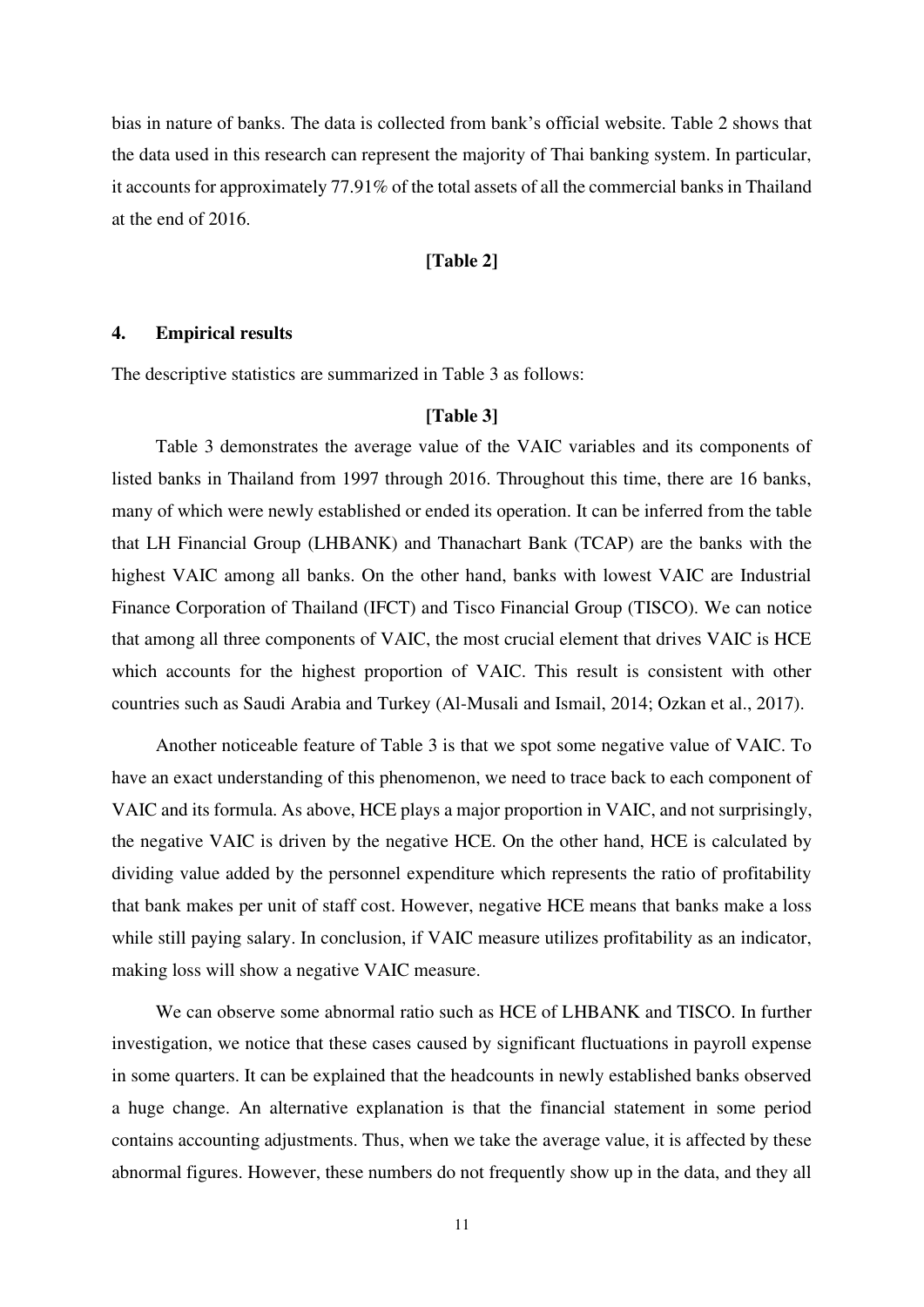are audited as listed banks at year end. Therefore, we capture all the values to see the whole picture of the banking system in Thailand.

 However, the approximate figure of VAIC can be obtained by not to include these extreme values in the descriptive statistics, so we ignore the top and bottom 1% of the data to eliminate the extreme value problem in this data set. Then, Thanachart Capital (17.3832), Tisco Financial Group (4.9256) and LH Financial Group (4.5976) are the banks with the highest average VAIC in Thai banking system. On the other hand, the banks with the negative average VAIC includes The Industrial Finance Corporation (-3.3072), DBS Thai Danu Bank (-2.1070), United Overseas Bank (-0.7031) and UOB Radanasin Bank (-0.3972). Overall, the average VAIC in Thai banking system is estimated at 2.4079.

# *4.1 Diagnostic tests*

Pearson correlation analysis in Table 4 illustrates that there is a statistically significant positive correlation between ROA and VAIC, CEE and HCE. Among the independent variables, CEE is the variable with the highest correlation with ROA. SCE has a negative but statistically insignificant relationship with ROA. It is observed that there is no substantial correlation between independent variables. This result suggests that multicollinearity problem between independent variables is weak or none – existent. Moreover, it is confirmed by VIF (Variance Inflating factor) among variables. All the recorded figures are lower than the rule of thumb by 10.

# **[Table 4]**

Firstly, it is necessary to perform the unit root test because of the long time series data. A unit root causes the time series a systematic pattern that is unpredictable. Therefore, Im-Pesaran-Shin unit-root test for key variables including dependent variable ROA, independent variable VAIC, and its component is performed with the null hypothesis "H0: All panels contain unit roots". The results indicate that all the p-value is zero, so the null hypothesis is rejected. Thus, the dataset used in this study is concluded to be stationary. Moreover, we also check for autocorrelation by performing the Wooldridge test for autocorrelation in panel data. The results show that there is no first-order autocorrelation model 1, 3 and 4 while model 2 observes this problem.

Secondly, we perform Modified Wald test for group-wise heteroskedasticity to test for the heteroskedasticity in four models. The result shows that the p-value of all four models is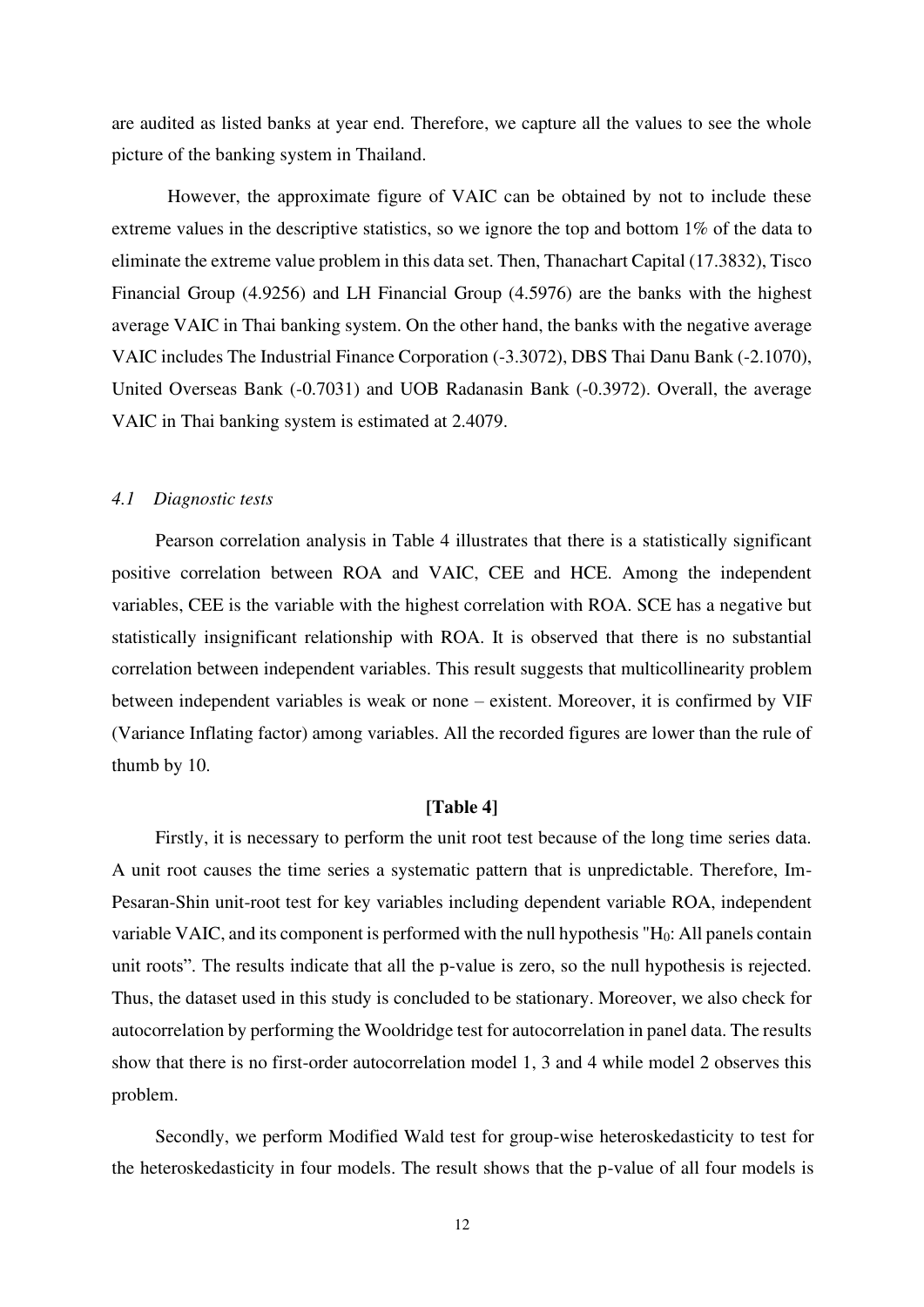less than the significant level of 1%. Thus, heteroskedasticity problem exists, so the heteroskedasticity-consistent standard errors are used. All of the related tests are showed in Table 5.

# **[Table 5]**

In the awareness of the autocorrelation in model 2 and the heteroskedasticity in all four models, we apply heteroskedasticity-consistent standard errors as known as robust standard errors option (specifying the *vce(robust)* option) in Stata which can produce a consistent variance-covariance matrix estimator. (Stata Corporation, 2013, p.372)

Thirdly, we don't apply Pooled OLS because unobserved effect such as managerial, banks' efficiency will result in the inefficient estimators. Thus, we perform both random and fixed effect model for all four models to account for differences across the banks (see Ozkan et al., 2017). Then, we perform Hausman test to identify whether random or fixed effect model is preferred. The result shows that the model 1 and 2 two are estimated using random effect model while model 3 and 4 are determined using fixed-effect model.

# *4.2 Fixed-effect and random-effect model*

Table 6 demonstrates the relationship between the profitability of the banks operating in Thailand and their IC. When the explanatory power of the models is compared, it can be concluded that  $R^2$  values (0.9948 and 0.9947, respectively) of the model 3 and 4 are higher than the  $R^2$  value of the model 1 and 2 (0.0062 and 0.1685, respectively). This result shows that the components of VAIC are better explaining the profitability of banks than the VAIC alone. This conclusion is consistent with the results in the Turkey banking system (Ozkan et al., 2017). On the other hand, there is no strong correlation among VAIC components as tested by Pearson correlation analysis as above; therefore, including all three components may not bias the estimation results.

# **[Table 6]**

It can be inferred from the model 1 and 2 that there is a positive statistically insignificant relationship between VAIC and financial performance indicator (ROA) from 1997-2016. In other words, VAIC does not affect the bank's profitability. When we decompose VAIC into three components HCE, CEE and SCE, model 3 and 4 illustrate that CEE has the high positive correlation with ROA. In contrast, HCE shows a weak negative relationship with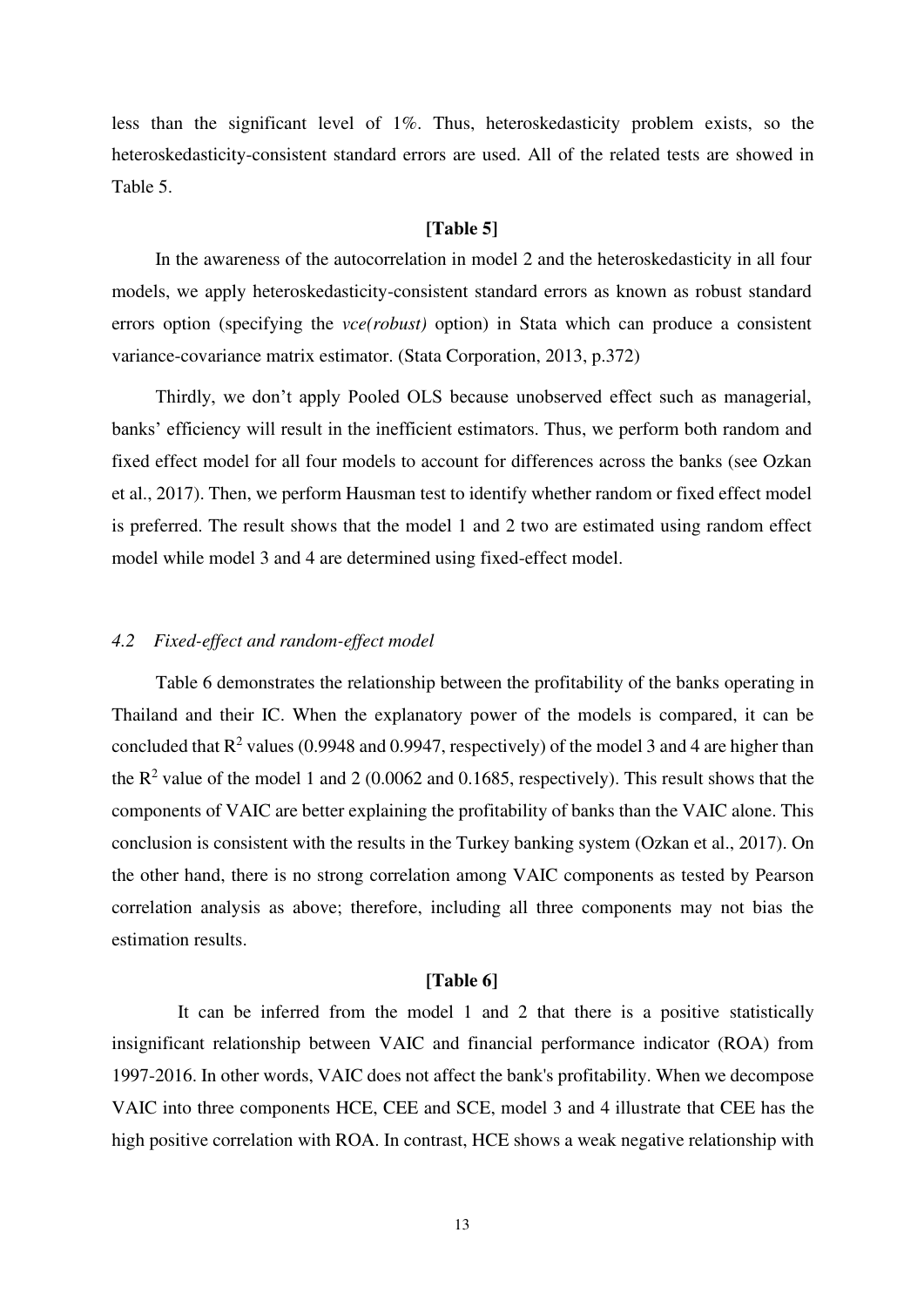financial performance. Finally, there is no statistically significant association between SCE and ROA.

On the other hand, the credit risk (ALOAN) indicates a negative relationship with financial performance in model 2 while model 4 shows that this correlation is insignificant. Similarly, high liquidity risk (LOANTA) reduces the profitability in both model 2 and 4. However, bank's size is proven to have a positive impact on bank's profitability, but this result is inconsistent because of statistical insignificance coefficient in model 4.

# *4.3 Dynamic panel data estimation - GMM*

In the context of the relationship between IC and performances, there are growing studies using GMM approach due to its capability against endogeneity problem (e.g., Kehelwalatenna and Premaratne, 2014; Sardo and Serrasqueiro, 2017; Anifowose et al., 2018). In this section, we use the dynamic GMM estimation of Arellano–Bond model (Arellano and Bond, 1991). In general, GMM estimator utilizes the lagged dependent variables as instruments in the procedure of two-stage least squares. The first advantage of this estimator technique is to control for potential endogeneity issue by using internal instruments. Secondly, this method also contributes to understand the dynamic nature of profitability which means the profit of current period can be influenced by the previous period.

There are two requirements need to be met for the validity of GMM's results: (1) secondorder autocorrelation should not exist in the model and (2) the validity of the over-identification restrictions created by the used of instruments. Thus, related tests are conducted and shown in Table 7. It can be inferred from the table is that our results survive the autocorrelation test AR(2) because we fail to reject the null hypothesis "no autocorrelation". On the other hand, Sagan (1958) and Hansen (1982) tests of over-identification restrictions show an inconsistent conclusion about the over-identification in the model. However, since autocorrelation and heteroskedasticity (non-spherical errors) are suspected in the previous section, the Sargan statistic is inconsistent (Roodman, 2009). Thus, we follow the result from Hansen test and conclude that we fail to reject null hypothesis "the instrumental variables are uncorrelated to the residuals". Thus, the instruments are exogenous which ensures the validity of GMM model.

# **[Table 7]**

Overall, as showed in Table 7, the results are in line with those presented in Table 6. Once again, the VAIC doesn't significantly associate with ROA while the HCE and CEE show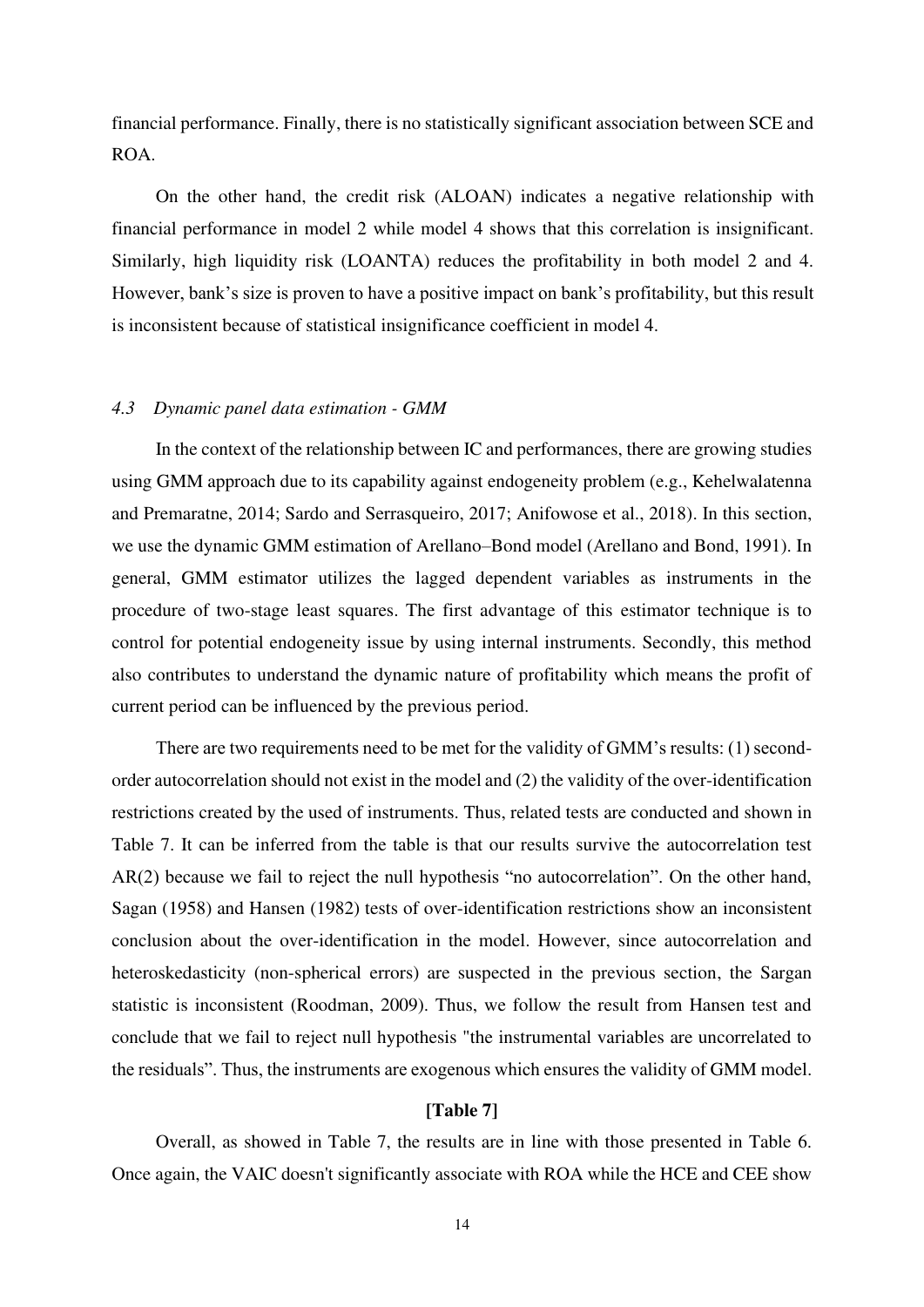the similar conclusion with fixed and random effect model discussed above. On the other hand, the one-quarter lagged ROA shows insignificant correlation with current ROA. Although the dynamic nature of bank's profitability have been confirmed in the literature (e.g., Pervan et al., 2015; Sinha and Sharma, 2015), it is likely that a quarter is too short for past profit to take effect on current profit. In reality, retained earnings is the past year must be approved at shareholders' meeting to decide how much to distribute as dividends or reinvest in business which can improve profit in this year. Thus, the dynamic effect of profitability may exist in longer period.

#### *4.4 Robustness check*

We conduct a sensitivity analysis by excluding the period from 1997 to 1999 in our estimation. We suspect that this timeframe includes the impact of the Asian financial crisis started in 1997 and its lagged effects afterward. Thus, we re-estimate our model by excluding the year of 1997 to 1999 to avoid crisis effect. Another approach is that we add dummy variables to control for both the crisis period which is in the year of 1997 – 1998 and 2007 – 2009. We find that results reported are very similar to those reported previously (Table 8 and Table 9).

# **[Table 8]**

# **[Table 9]**

It is suggested that the impact of the crisis period does not influence our core result about the VAIC, its component and the financial performance in Thai banking sector significantly. As mentioned before, we also perform analysis our model with trimmed data of 1% the highest and the lowest value for key variables (HCE, SCE, CEE, and VAIC). The results are still robust when we remove the outliers in data (see Table 10).

#### **[Table 10]**

# *4.5 The dynamic aspect of IC on performance*

In previous literature, the dynamic aspect of IC has been considered because researchers suspect that the effects of IC on financial performance exist not only in current period but also in the future. Empirically, the lagged value of VAIC is confirmed to beneficial the current profitability (e.g., Clarke et al., 2011; Meles et al., 2016; Sardo and Serrasqueiro, 2017). To avoid multicollinearity, we step-by-step consider one, two and three lag-step of VAIC and its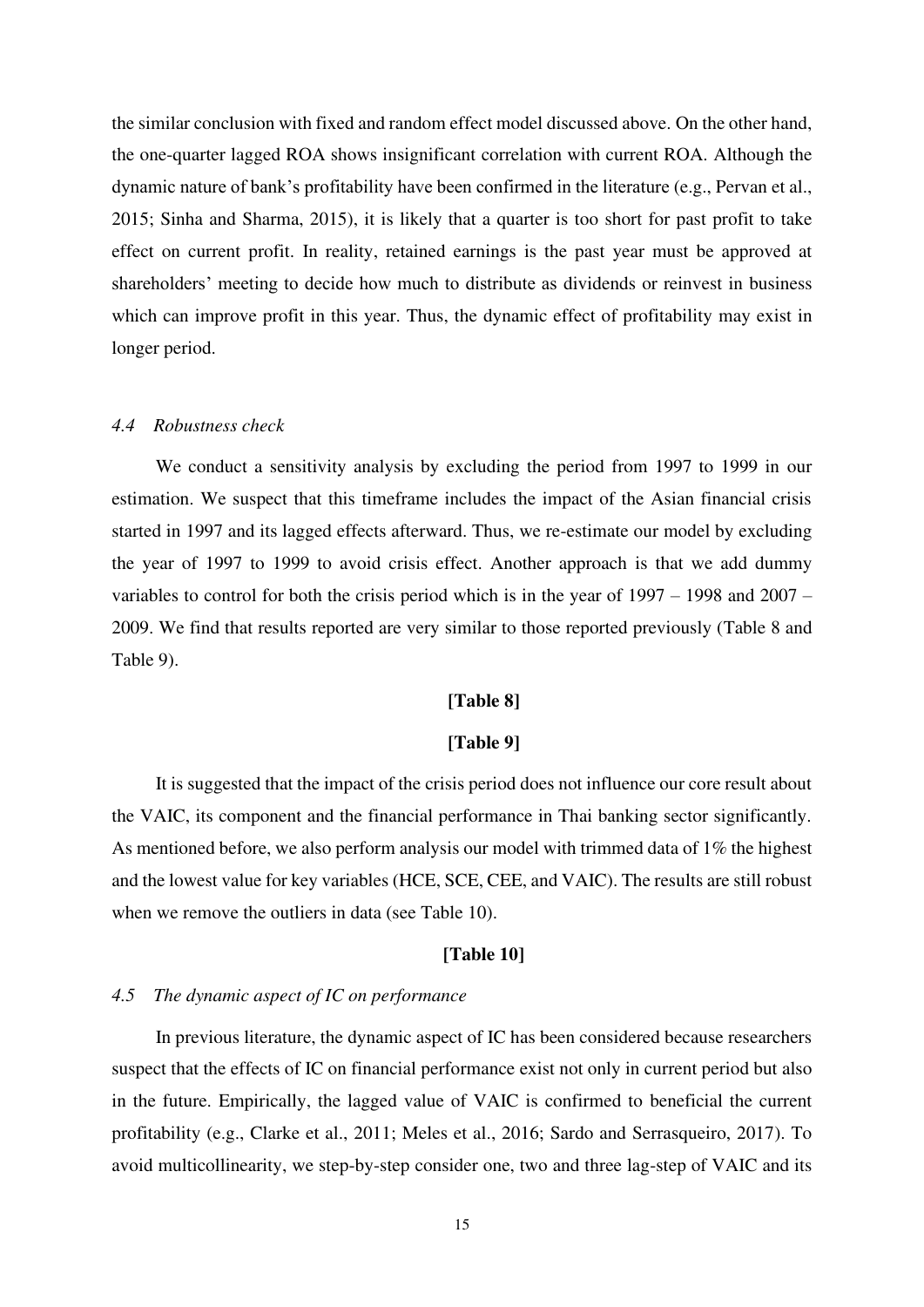components in our models. Particularly, we use lagged one-quarter VAIC in model 1 and 2 while lagged one-quarter HCE, CEE, and SCE in model 3 and 4. After that, we repeat the estimation using two-quarter lag and then three-quarter lag separately. The results of the one lag-step and two lag-step VAIC and its components indicate that IC have no impact on current profitability. However, Table 11 illustrates that three-quarter lag VAIC and HCE are positively associated with the current ROA, suggesting that VAIC and HCE has a positive effect on banks' future profitability.

# **[Table 11]**

#### *4.6 Discussion*

As Thailand is still a developing country and its banking system hasn't fully developed yet, the findings of this study suggest that profitability of Thai banking sector is primarily driven by capital employed efficiency (CEE) which is in line with previous studies (Ozkan et al., 2017; Ting and Lean, 2009). Additionally, structural capital efficiency (SCE) is proven to be statistically insignificant with ROA. Ting and Lean (2009), Josie et al. (2013), Ozkan et al. (2017), Meles et al. (2016), Al-Musali and Ismail (2014) also showed that SCE does not correlate with financial performance in Malaysia, Australia, Turkey, U.S and Saudi Arabia respectively.

Human capital efficiency (HCE) seems to illustrate that human capital marginally reduces the profitability. This result is in line with previous research (Saengchan, 2007). Similarly, Morariu (2014) also found that Human Capital Efficiency is negatively correlated with market value (measured by market-to-book value) and productivity (measured by asset turnover ratio). One possible explanation for this result is that the occurrence of mergers and acquisitions throughout the period in Thailand as mentioned before. In this procedure, downsizing is likely to result in the significant increase cost of employees due to severance indemnities and other compensations.

Due to the mixed results of VAIC components to financial performance, VAIC is showed to have a statistically insignificant relationship with the financial performance. This outcome is consistent with several previous studies such as Joshi et al. (2013) for Australian context, Ozkan et al. (2017) in Turkish banking system.

Another interesting result we obtained from the estimations is that HCE is positively related to banks' profitability in three-quarter period. This finding is consistent with the fact that investments in human capital are likely to bring future benefits (e.g., Clarke et al., 2011;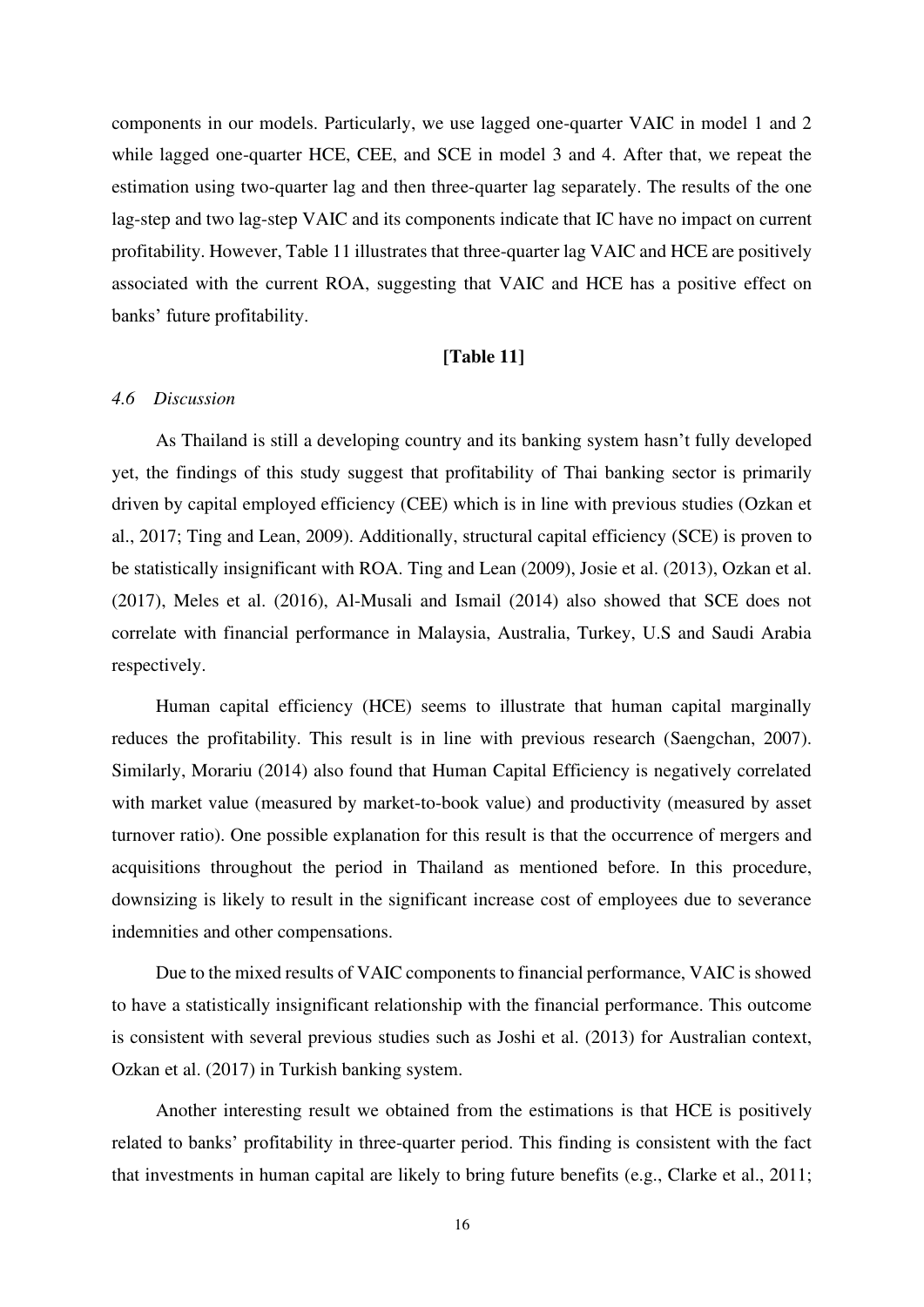Meles et al., 2016; Sardo and Serrasqueiro, 2017). The delayed effect of human capital investment on profitability may be caused due to the management style or processes within banks. Thus, HCE appears to take longer to have an effect on banks' performance.

# **5. Conclusions**

To adopt the new trend of employing intellectual capital in the business, there is a new line of research about this topic, and it is becoming more extensive than ever. Many approaches have been proposed to provide insights, understanding and even measurement method. Applying in a knowledge-intensive industry like banking in Thailand as an emerging country, this paper hopes to provide an overview of intellectual capital in Thai banking system, its measurement and its connection with financial performance. In this study, the IC efficiency of 16 banks operating in Thailand between 1997 and 2016 is estimated using the Value Added Intellectual Coefficient (VAIC) approach. Then, this paper focuses on how IC and its components affect the financial performance of these banks using GMM method. The result reveals that VAIC does not correlate with banks' financial performance. Regarding the VAIC components, CEE has the highest contribution to banks' profitability. However, HCE shows a slight opposing effect on banks' performance in current period but yield positive effects on future profitability. Therefore, CEE can be considered as the main driver of commercial banks in Thailand.

This research is subject to some limitations. Firstly, this study only considers listed banks in Thailand, which doesn't involve the shares of foreign banks which are likely to employ more IC from developed countries. The results obtained from those banks in the comparison with Thai banks provide great understandings of IC as competitive advantages. Secondly, as banks is an special institution which have own characteristics, it is necessary to include more control variables such as banks' ownership, non-performing loan ratio or R&D expenditures to isolate the contribution of IC to banks' profitability. Thirdly, accounting manipulation and adjustments can be included as we use items from financial statements.

Several practical implications can be suggested from this study. As the results imply that Thai banking sector still operates based on the traditional resources such as financial and physical capital to make a profit, bank's managers should focus on how to use and manage its financial and physical resources effectively to reach a higher level of profitability. Turning to the human capital efficiency, although it marginally reduces banks' profitability in current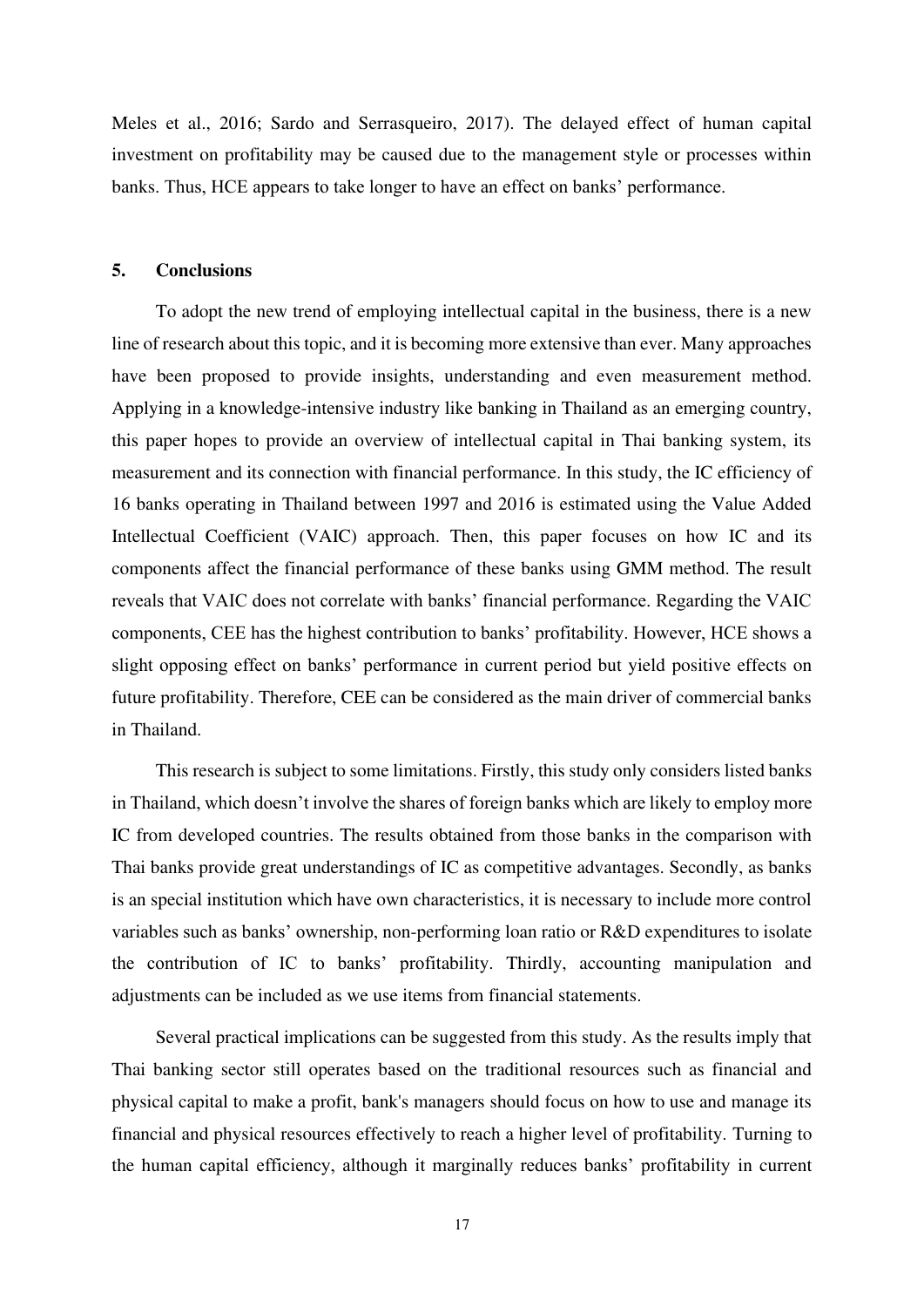period, it is necessary to strengthen the personnel structure and employee's efficiency to improve the future profitability. Having positive effect of human capital on future profitability, managers should invest in human capital such as continuous trainings to improve employees' performance. Although the beneficial outcomes of HCE are not likely to have immediate effects, employees are valuable assets that should not be neglected for banks to maintain competitiveness in the market. In addition, given that structural capital efficiency have not shown a favorable effect yet and only a small proportion of human capital efficiency affect profitability which indicates that IC has not yet been fully exploited yet as a driver of profit. Thus, it opens a new field of research in the industry which suggests that managers should focus on how to utilize IC to create competitive advantages over their competitors. In other words, IC is still a new aspect among determinants of bank's profitability, and it needs to be investigated to maximize banks' profit. As Thai banking system is still on the way of recovery and developing, it needs a major innovation not only to maintain sustainability but also to grow steadily in this competitive industry. The results of this research help to understand the role of IC and its importance in Thai banking system. Thus, IC should be put as a consideration in planning for future strategy.

For further research, it is necessary to consider more components of VAIC such as relational capital including the relationship with internal and external stakeholders or R&D potential upon the IC development. These approaches can capture more aspects to have a broad overview of IC. On the other hand, we so far use the items from financial statements (based on accounting profit) which can be easily affected by accounting manipulation and adjustments. Instead, it is better to use Market-To-Book ratio or value-based measures such as Economic Value Added (EVA) or shareholder value added (SVA) as complement to traditional accounting performance measures.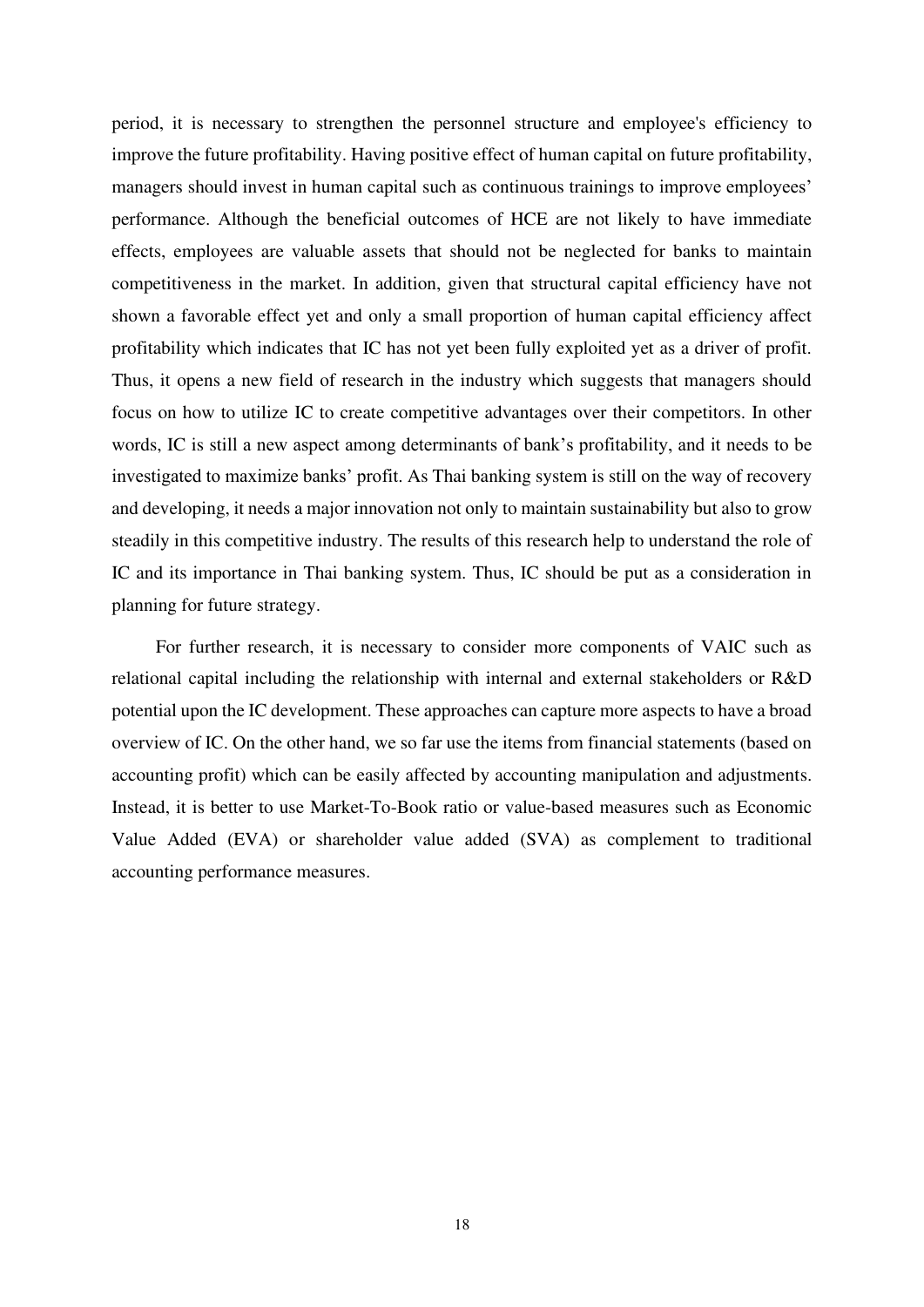# **References**

Allison, P.D. (2009), *Fixed effects regression models*, Sage Publications, Los Angeles.

- Al-Musali, M.A.K. and Ismail, K.N.I.K. (2014), "Intellectual capital and its effect on financial performance of banks: evidence from Saudi Arabia", *Procedia - Social and Behavioral Sciences*, Vol. 164, pp. 201–207.
- Anifowose, M., Rashid, H. M., Annuar, H. A., and Ibrahim, H. (2018), "Intellectual capital efficiency and corporate book value: Evidence from Nigerian economy", *Journal of Intellectual Capital,* Vol. 19 No. 3, pp. 644-668.
- Appuhami, R. (2007), "The impact of intellectual capital on investors' capital gains on shares: an empirical investigation of Thai banking, finance and insurance sector", *International Management Review*, Vol. 3 No. 2, pp. 14-25.
- Arellano, M. and Bond, S. (1991), "Some Tests of Specification for Panel Data: Monte Carlo Evidence and an Application to Employment Equations", *The Review of Economic Studies*, Vol. 58 No. 2, pp. 277-297.
- Bank of Thailand (2016), "Financial Stability Report 2016", available at: [https://www.bot.or.th/English/FinancialInstitutions/Publications/FSR\\_Doc/FSR2016e.p](https://www.bot.or.th/English/FinancialInstitutions/Publications/FSR_Doc/FSR2016e.pdf) [df](https://www.bot.or.th/English/FinancialInstitutions/Publications/FSR_Doc/FSR2016e.pdf) (accessed 12 June 2018).
- Bank of Thailand (2018), *All Commercial Banks' Assets and Liabilities*, Financial institution data team - Statistic and data management department, available at: https://www.bot.or.th/English/Statistics/FinancialInstitutions/Pages/StatAssetsandLiabil ities.aspx
- Chang, W.S. and Hsieh, J.J. (2011), "Intellectual capital and value creation-Is innovation capital a missing link?", *International Journal of Business and Management*, Vol. 6 No. 2, pp. 3-12.
- Clarke, M., Seng, D. and Whiting, R.H. (2011), "Intellectual capital and firm performance in Australia", *Journal of Intellectual Capital*, Vol. 12 No. 4, pp. 505–530.
- Eckstein, C. (2004), "The measurement and recognition of intangible assets: then and now", *Accounting Forum*, Vol. 28 No. 2, pp. 139–158.
- Edvinsson, L. (1997), "Developing intellectual capital at Skandia", *Long Range Planning*, Vol. 30 No. 3, pp. 320–373.
- Edvinsson, L. and Sullivan, P. (1996), "Developing a model for managing intellectual capital", *European Management Journal*, Vol. 14 No. 4, pp. 356–364.
- Firer, S. and Williams, S.M. (2003), "Intellectual capital and traditional measures of corporate performance", *Journal of Intellectual Capital*, Vol. 4 No. 3, pp. 348–360.
- Garcia, M.T.M. and Guerreiro, J.P.S.M. (2016), "Internal and external determinants of banks' profitability", *Journal of Economic Studies*, Vol. 43 No. 1, pp. 90–107.
- Gogan, L.M., Artene, A., Sarca, I. and Draghici, A. (2016), "The impact of intellectual capital on organizational performance", *Procedia - Social and Behavioral Sciences*, Vol. 221, pp. 194–202.
- Hansen, L.P. (1982), "Large Sample Properties of Generalized Method of Moments Estimators", *Econometrica*, Vol. 50 No. 4, pp. 1029.
- Iazzolino, G., and Laise, D. (2013), "Value added intellectual coefficient (VAIC): A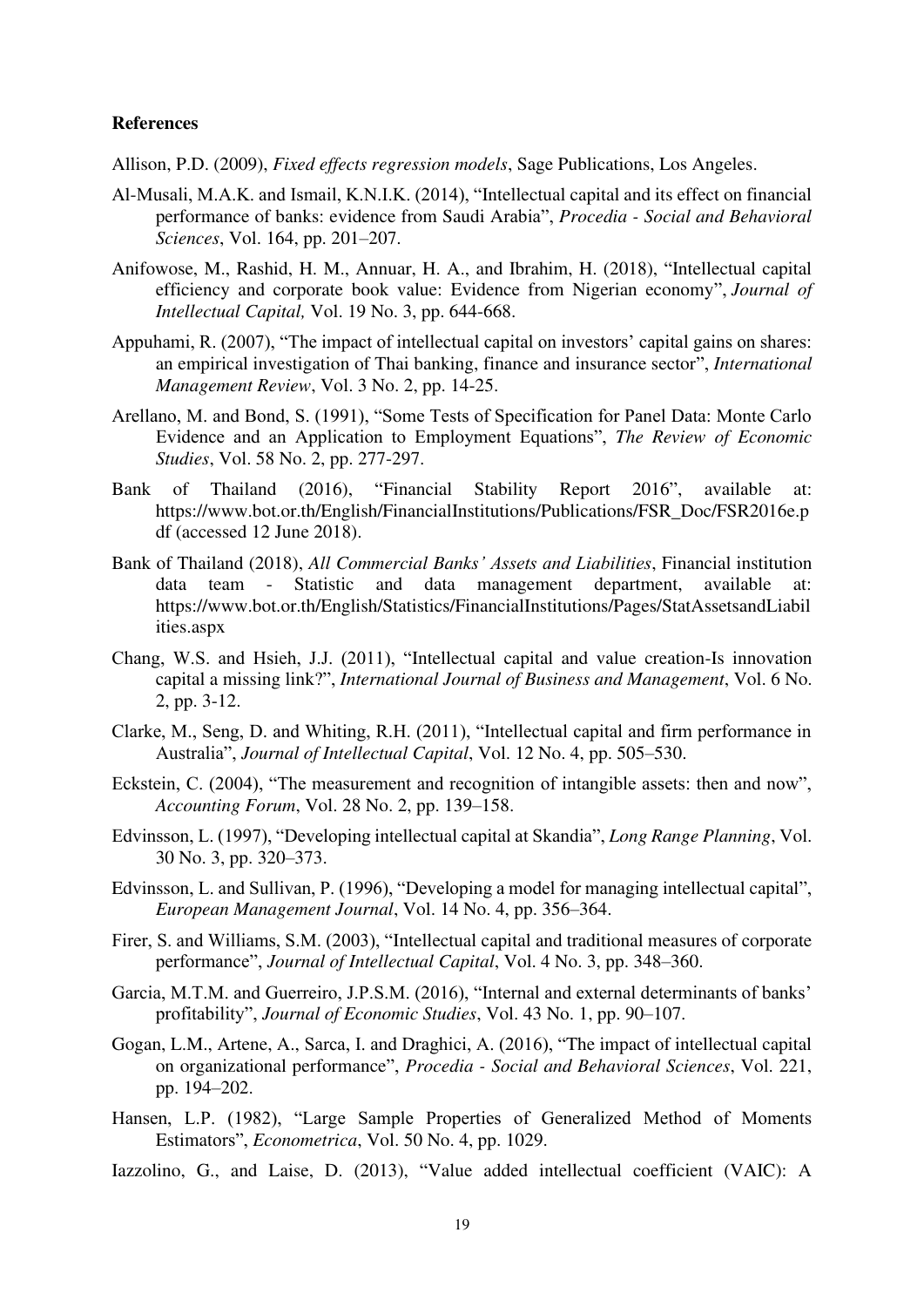methodology and critical review", *Journal of Intellectual Capital*, Vol. 14 No. 4, pp. 547- 563.

- Joshi, M., Cahill, D., Sidhu, J. and Kansal, M. (2013), "Intellectual capital and financial performance: an evaluation of the Australian financial sector", *Journal of Intellectual Capital*, Vol. 14 No. 2, pp. 264–285.
- Kamath, G.B. (2007), "The intellectual capital performance of the Indian banking sector", *Journal of Intellectual Capital*, Vol. 8 No. 1, pp. 96–123.
- Kaplan, R. S. and Norton, D. P. (1996), *The balanced scorecard translating strategy into action*, Harvard business school Press, Boston.
- Kehelwalatenna, S., and Premaratne, G. (2014), "Intellectual capital performance and its longrun behavior: The US banking industry case", *New Zealand Economic Papers*, Vol. 48 No. 3, pp. 313-333.
- Marr, B., and Moustaghfir, K. (2005), "Defining intellectual capital: A three-dimensional approach", *Management Decision*, Vol. 43 No.9, pp.1114-1128.
- Meles, A., Porzio, C., Sampagnaro, G. and Verdoliva, V. (2016), "The impact of the intellectual capital efficiency on commercial banks performance: Evidence from the US", *Journal of Multinational Financial Management*, Vol. 36, pp. 64–74.
- Menicucci, E. and Paolucci, G. (2016), "The determinants of bank profitability: empirical evidence from European banking sector", *Journal of Financial Reporting and Accounting*, Vol. 14 No. 1, pp. 86–115.
- Morariu, C.M. (2014), "Intellectual capital performance in the case of Romanian public companies", *Journal of Intellectual Capital*, Vol. 15 No. 3, pp. 392–410.
- Nadeem, M., Gan, C., and Nguyen, C. (2016), "Intellectual capital and firm performance: static or dynamic estimation: evidence from UK", paper presented at the 8<sup>th</sup> European Conference on Intellectual Capital (ECIC2016), 12 May 2016, Venice, Italy, available at:

[https://www.researchgate.net/publication/306080206\\_Intellectual\\_Capital\\_and\\_Firm\\_P](https://www.researchgate.net/publication/306080206_Intellectual_Capital_and_Firm_Performance_Static_or_Dynamic_Estimation_Evidence_From_the_UK) erformance Static or Dynamic Estimation Evidence From the UK (accessed 12 June 2018)

- Ozkan, N., Cakan, S. and Kayacan, M. (2017), "Intellectual capital and financial performance: A study of the Turkish Banking Sector", *Borsa Istanbul Review*, Vol. 17 No. 3, pp. 190– 198.
- Pervan, M., Pelivan, I. and Arnerić, J. (2015), "Profit persistence and determinants of bank profitability in Croatia", *Economic Research-Ekonomska Istraživanja*, Vol. 28 No. 1, pp. 284–298.
- Petria, N., Capraru, B. and Ihnatov, I. (2015), "Determinants of Banks' Profitability: Evidence from EU 27 Banking Systems", *Procedia Economics and Finance*, Vol. 20, pp. 518–524.
- Phusavat, K., Comepa, N., Sitko Lutek, A. and Ooi, K.B. (2011), "Interrelationships between intellectual capital and performance", *Industrial Management & Data Systems*, Vol. 111 No. 6, pp. 810–829.
- Pulic, A. (1998), "Measuring the performance of intellectual potential in knowledge economy", paper presented at the 2<sup>nd</sup> McMaster World Congress on Measuring and
- Managing Intellectual Capital by the Austrian Team for Intellectual Potential, February 1998,